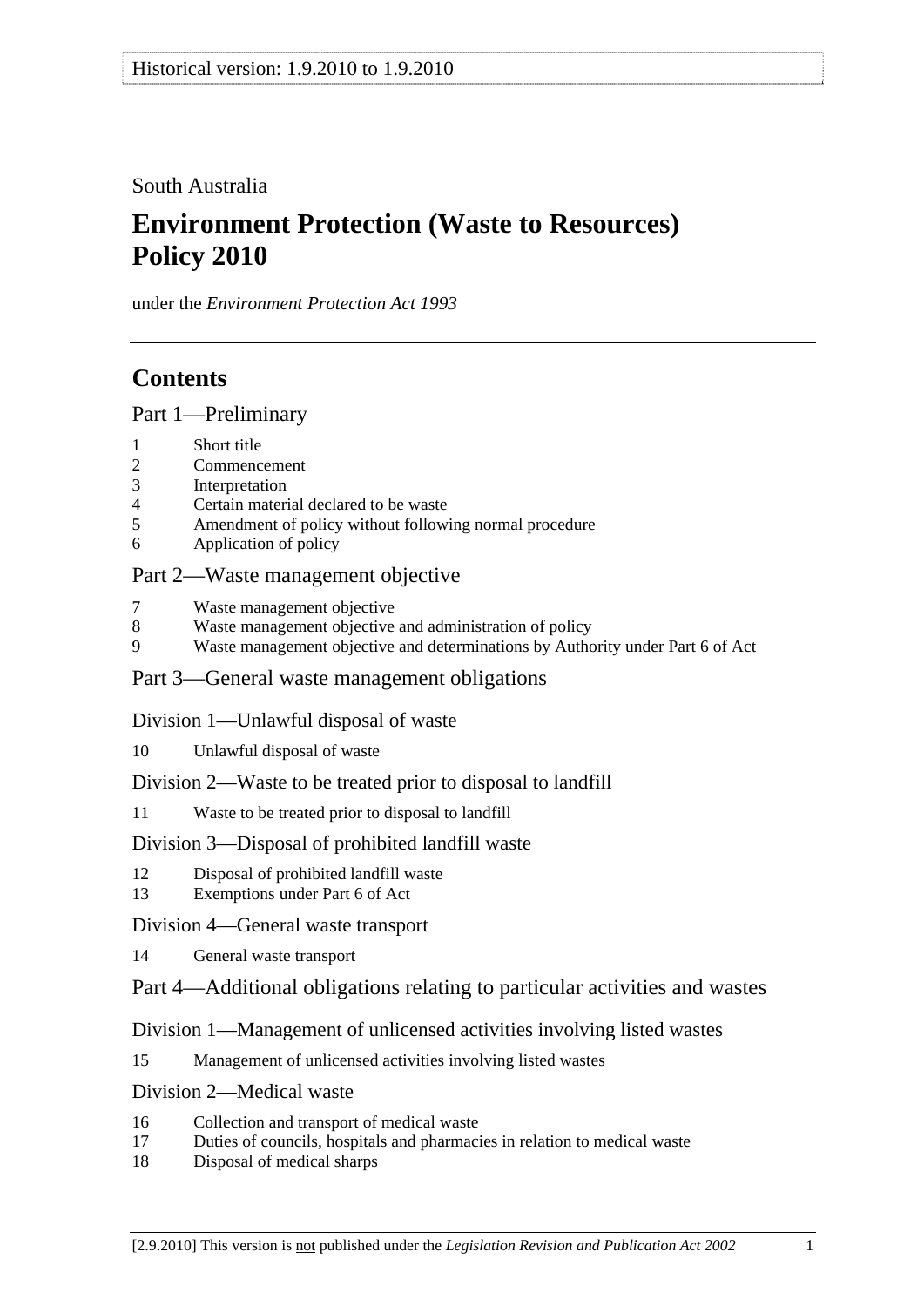Division 3—Management of other particular wastes

- 19 Matters to be taken into account by Authority under Part 6 of Act in relation to HCBs, OCPs and PCBs
- Part 5—Waste management codes of practice and general environmental duty
- 20 Waste management codes of practice and general environmental duty

## Part 6—Design, construction and operational standards for depots

- 21 Matters to be taken into account by Authority in relation to landfill depots
- 22 Matters to be taken into account by Authority in relation to material recovery facilities and beverage container collection depots and super collectors
- 23 Matters to be taken into account by Authority in relation to transfer stations
- Schedule 1—Waste to which policy does not apply
- Schedule 2—Specified areas for clause 11
- Schedule 3—Waste excluded from application of clause 11

Schedule 4—Prohibited landfill waste

Schedule 5—Waste management codes of practice and general environmental duty

Schedule 6—Revocation of *Environment Protection (Waste Management) Policy 1994*

Legislative history

## **Part 1—Preliminary**

## **1—Short title**

This policy may be cited as the *Environment Protection (Waste to Resources) Policy 2010*.

## **2—Commencement**

This policy will come into operation on a day to be fixed by the Governor by notice in the Gazette.

## **3—Interpretation**

(1) In this policy, unless the contrary intention appears—

*Act* means the *Environment Protection Act 1993*;

*ANZECC* means the Australian and New Zealand Environment and Conservation Council;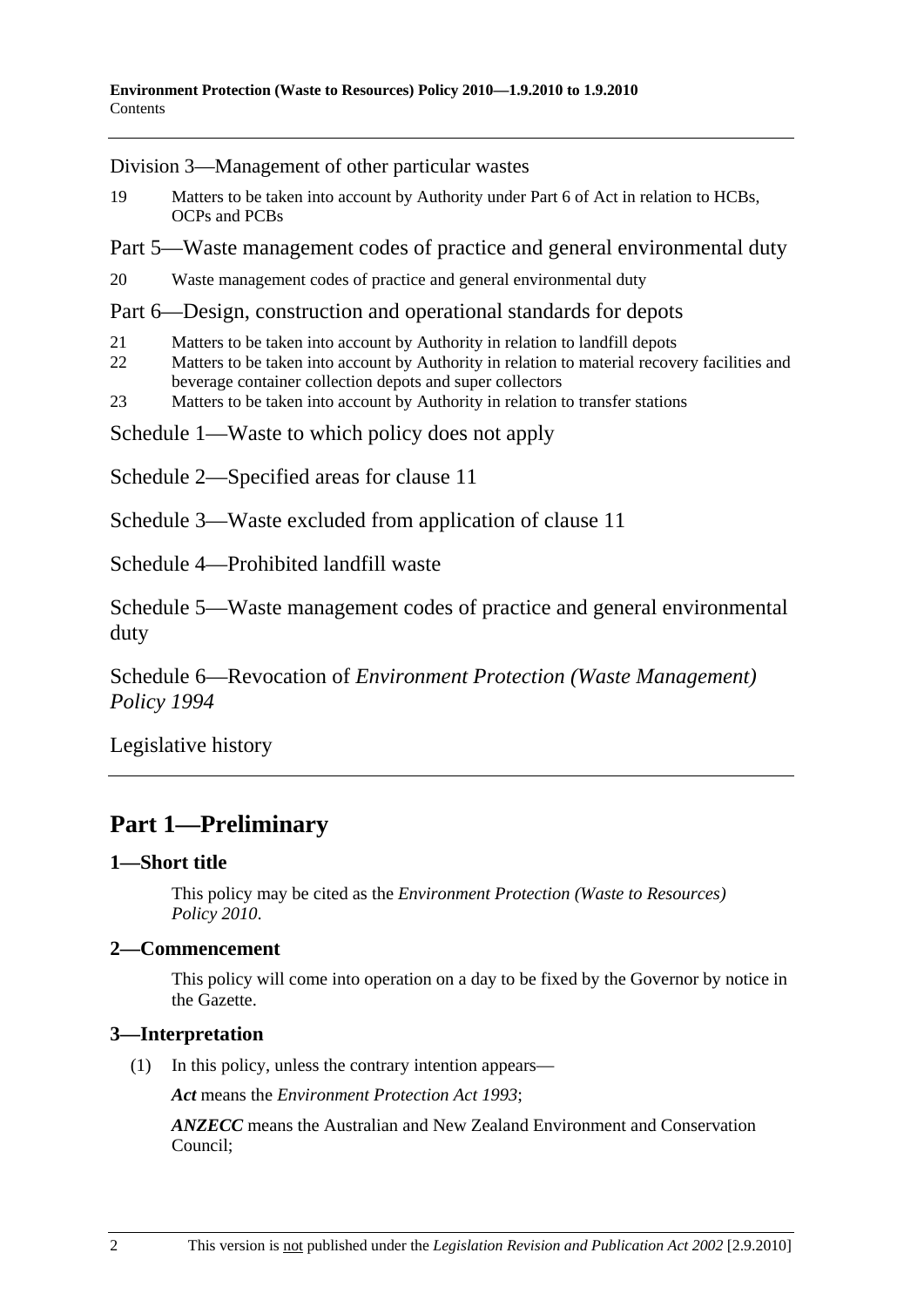*appropriate licensed material recovery facility or composting depot* in relation to waste, means a material recovery facility or composting depot licensed for the reception, storage or treatment of waste of that kind;

*appropriate licensed or approved depot* in relation to waste, means—

- (a) a depot licensed for the reception, storage, treatment or disposal of waste of that kind; or
- (b) a depot that the Authority has determined may be conducted for the reception, storage, treatment or disposal of waste of that kind without the requirement for an environmental authorisation under Part 6 of the Act;

*composting depot* means a depot for the treatment of organic waste for the production of compost, and includes a composting works as described in clause 6(3) of Schedule 1 Part A of the Act;

*depot* means a landfill depot, material recovery facility, transfer station or composting depot;

*dispose* of waste includes deposit the waste and cause or allow the waste to be disposed of or deposited;

*domestic waste* means waste produced in the course of a domestic activity;

*hazardous waste* means listed waste having a characteristic described in schedule A list 2 of the *National Environment Protection (Movement of controlled waste between States and Territories) Measure*, as amended from time to time;

*HCBs* means Hexachlorobenzenes;

*landfill depot* means a depot for the controlled disposal of waste to land;

*licence condition* means a condition of a licence under Part 6 of the Act;

*licensed* means subject to a licence under Part 6 of the Act;

*liquid waste* means waste classified as liquid waste in accordance with the assessment process set out in the guideline *Liquid waste classification test*, re-issued by the Authority in September 2003;

*listed waste* means waste of a kind specified in Schedule 1 Part B of the Act;

*material recovery facility* means a depot for the treatment of waste for resource recovery, other than a composting depot;

*medical sharp* means an object or device that has been discarded in the course of medical, dental or veterinary practice or research and has a sharp point, protuberance or cutting edge that is capable of causing a penetrating injury to humans, and includes (but is not limited to) needles, hypodermic needles, syringes with needles or any other surgical instruments;

*medical waste* means waste consisting of—

- (a) medical sharps; or
- (b) human tissue, bone, organ, body part or foetus; or
- (c) a vessel, bag or tube containing a liquid body substance; or
- (d) an animal carcass discarded in the course of veterinary research or medical practice or research; or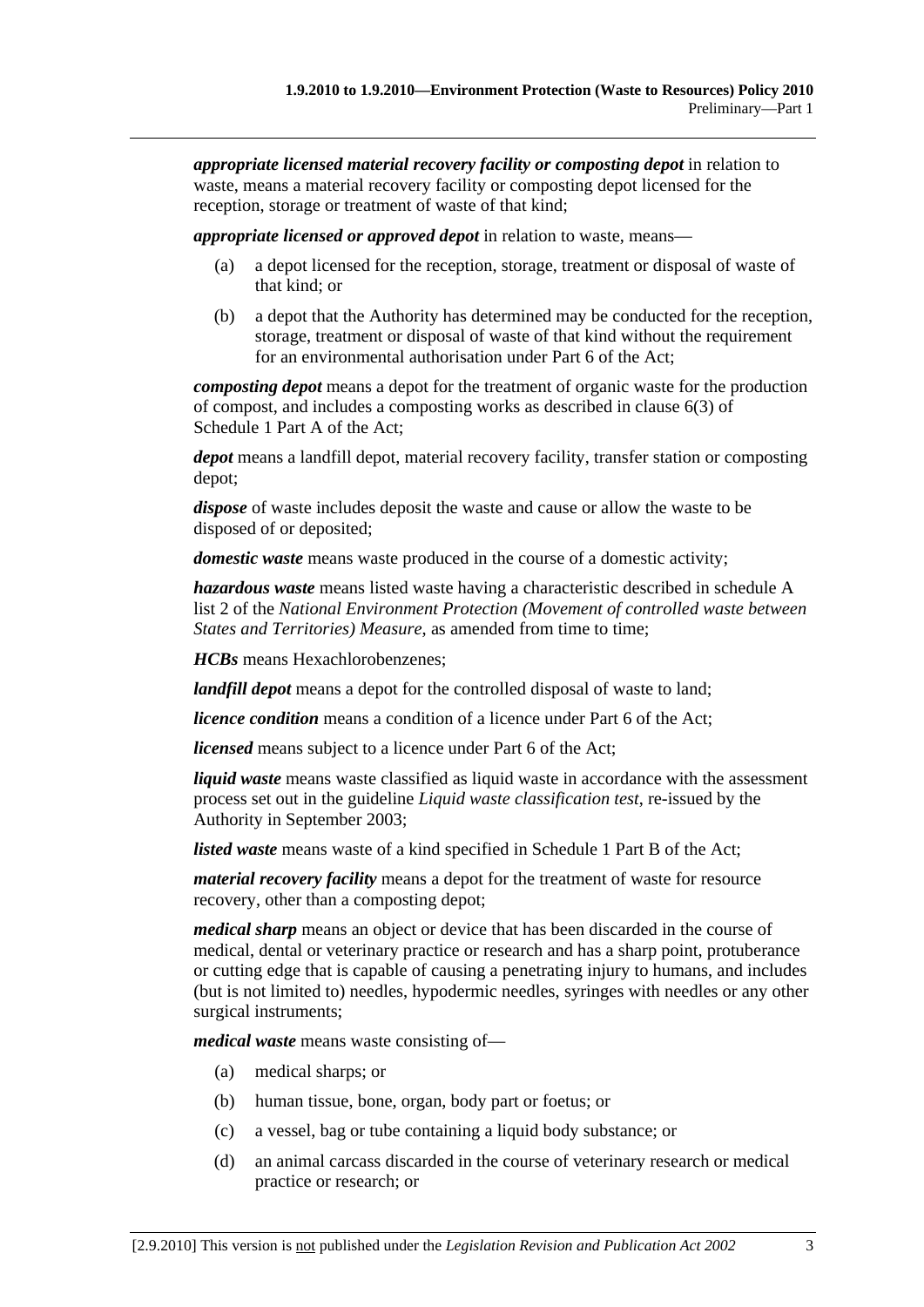- (e) a specimen or culture discarded in the course of medical, dental or veterinary practice or research and any material that has come into contact with such a specimen or culture; or
- (f) any other article or matter that is discarded in the course of medical, dental or veterinary practice or research and that poses a significant risk to the health of a person who comes into contact with it;

*Metropolitan Adelaide* has the same meaning as in the *Development Act 1993*;

*metropolitan council* means a council whose area is wholly or partly within Metropolitan Adelaide;

*OCPs* means Organochlorine pesticides;

*oil* means—

- (a) petroleum based oils including lubricant base oils, prepared lubricant additives containing carrier oils, lubricants for engines, gear sets, pumps and bearings, greases, hydraulic fluids, brake fluids, transmission oils, and transformer and heat transfer oils; or
- (b) synthetic equivalents of the substances referred to in paragraph (a); or
- (c) cooking oil other than cooking oil used in the course of a domestic activity;

*operator* of a depot that is licensed means the holder of the licence in respect of the depot;

*packaging* includes containers and wrapping;

*PCBs* means Polychlorinated Biphenyls;

*prescribed activity* means—

- (a) medical practice other than—
	- (i) the practice of pathology; or
	- (ii) medical practice at a hospital; or
- (b) dental practice other than at a hospital; or
- (c) nursing practice other than at a hospital; or
- (d) operating a nursing home; or
- (e) veterinary practice; or
- (f) operating a hospital with a capacity of less than 40 beds; or
- (g) operating an immunisation clinic;

*prescribed container* means a container—

- (a) that is impervious to moisture and leak-proof or, in the case of containers storing only discarded medical sharps or any other sharp article, leak resistant; and
- (b) that will not rip, tear or burst under normal conditions of handling; and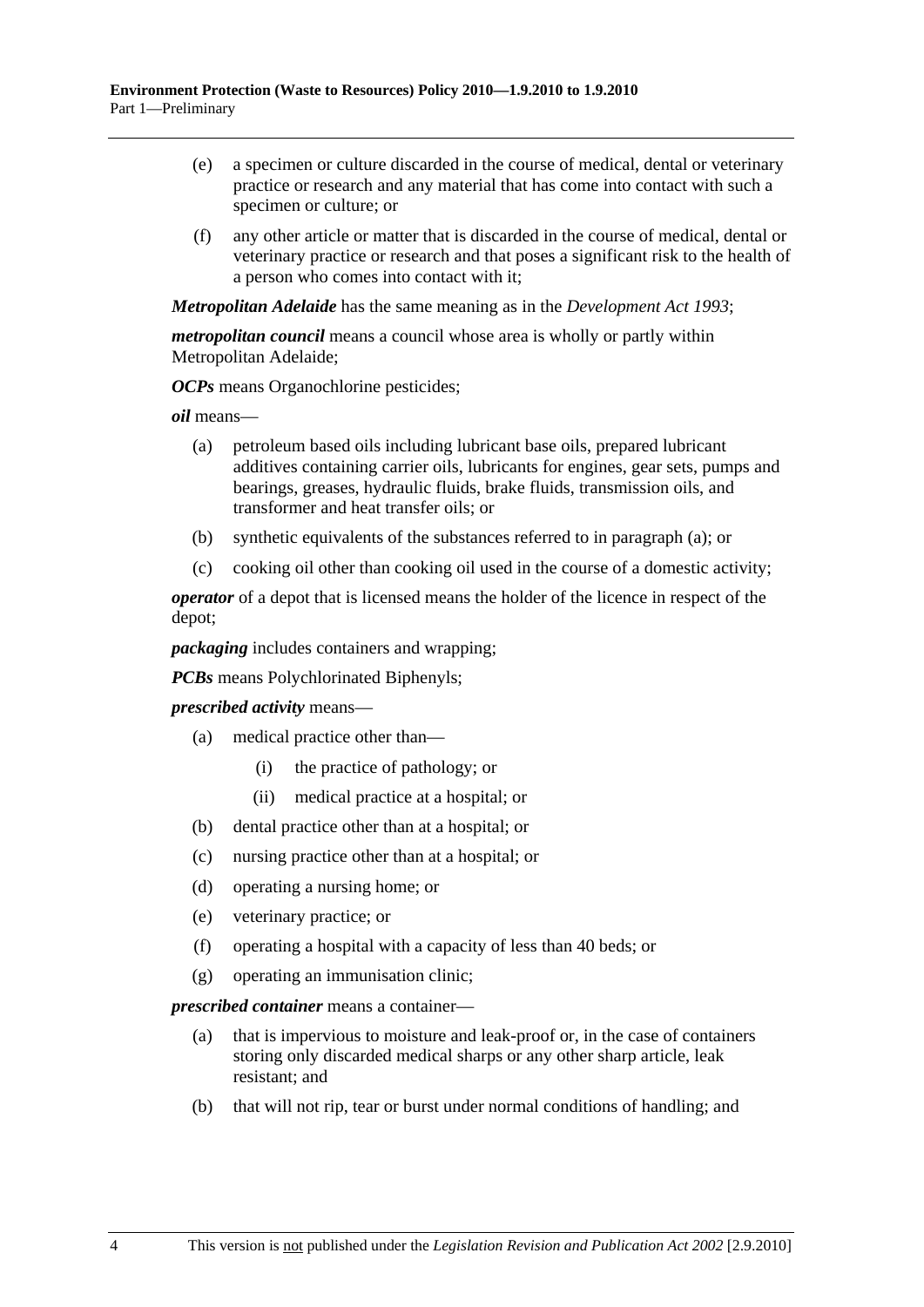- (c) on which is displayed a label that complies with the labelling requirements of the *Industry Code of Practice for the Management of Clinical and Related Wastes 2007*, 5th edition, prepared by the Australian and New Zealand Clinical Waste Management Industry Group, as amended from time to time; and
- (d) that, in the case of a container for waste consisting of medical sharps, complies with the requirements of AS 4031-1992 *Non-reusable containers for the collection of sharp medical items used in health care areas*, as amended from time to time, AS 4261:1994 *Reusable containers for the collection of sharp items used in human and animal applications*, as amended from time to time, AS 4939-2001 *Non-reusable personal use containers for the collection and disposal of hypodermic needles and syringes*, as amended from time to time, or British Standard 7320:1990 *Specification for sharps containers*, as amended from time to time, as the case requires;

*prohibited landfill waste* for an area means waste of a kind declared in Schedule 4 to be prohibited landfill waste for that area;

*resource recovery* in relation to waste, means—

- (a) reusing the waste; or
- (b) recycling the waste; or
- (c) recovering energy or other resources from the waste;

*sinkhole* means a surface depression caused by a collapse of soil or overlying formation above fractured or cavernous bedrock;

*transfer station* means a depot for the reception and aggregation of waste streams prior to their transport to some other depot or place for further sorting, resource recovery or disposal;

*waste management* includes resource recovery operations;

*waste management hierarchy* has the same meaning as in the *Zero Waste SA Act 2004*;

*waste management objective*—see clause 7;

*waste transporter* means a person who collects or transports waste for fee or reward;

*wastewater* has the same meaning as in the *Environment Protection (Water Quality) Policy 2003*.

- (2) For the purposes of this policy, a reference to the *treatment* of waste is a reference to the treatment of waste in some way—
	- (a) to recover material from the waste that may be reused or recycled; or
	- (b) to recover energy or other resources from the waste; or
	- (c) to prepare the waste for further treatment to recover material from the waste that may be reused or recycled or to recover energy or other resources from the waste,

and includes, but is not limited to, sorting, shredding, crushing, compacting or packaging the waste.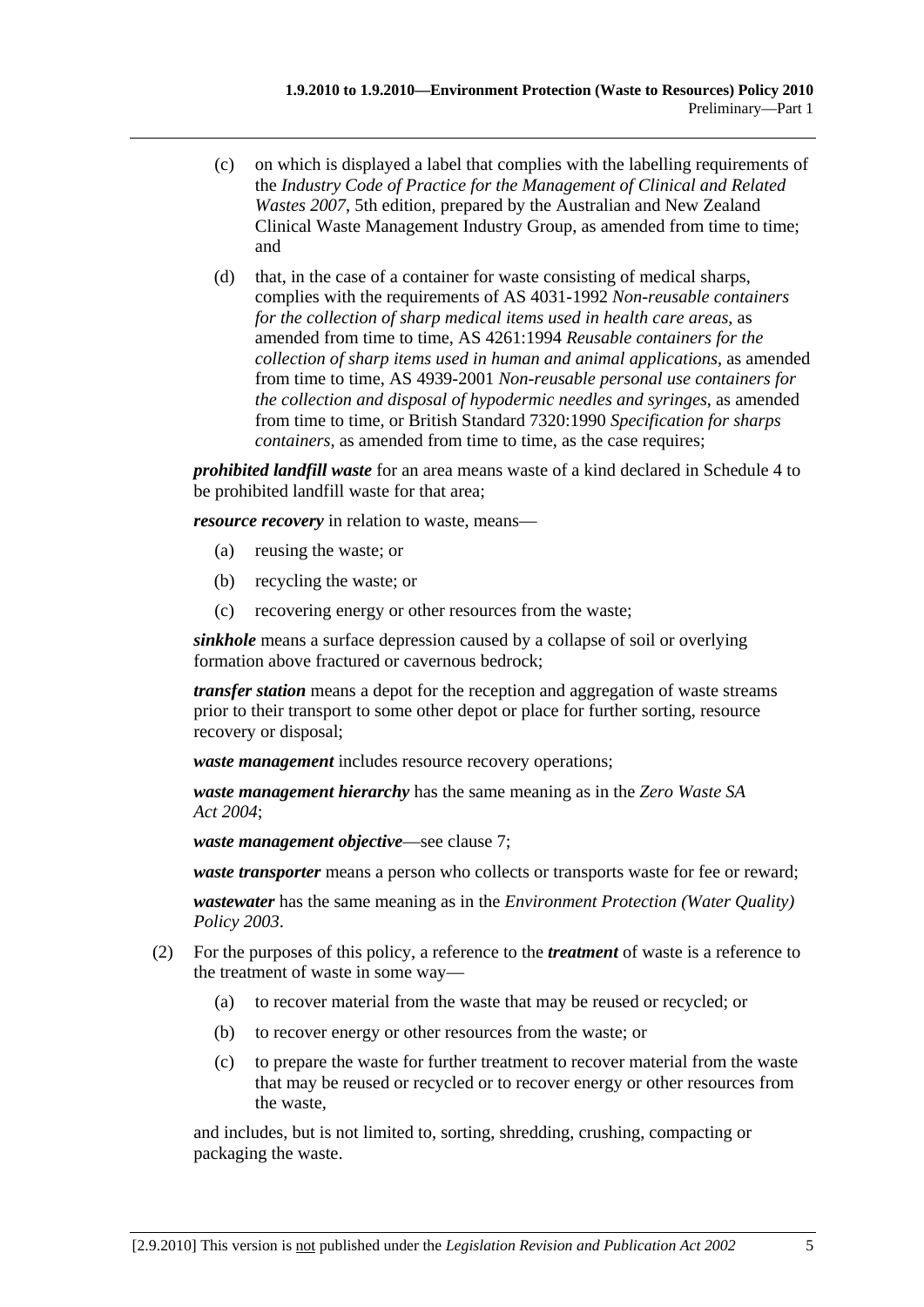- (3) For the purposes of this policy, unless the contrary intention appears, a reference to waste of a particular kind includes a reference to waste that contains waste of that kind to a significant extent.
- (4) For the avoidance of doubt (but unless the contrary intention appears), a reference in this policy to the disposal of waste includes a reference to the stockpiling of waste.
- (5) In this policy, the expression *mandatory provision* followed by a statement as to the category of an offence signifies that contravention of the provision at whose foot the expression appears will be an offence of the stated category for the purposes of Part 5 of the Act.

**Note—** 

Unless the contrary intention appears, terms used in this policy that are defined in the Act have the respective meanings assigned to those terms by the Act.

#### **4—Certain material declared to be waste**

For the purposes of the definition of *waste* in section 3(1) of the Act, waste or material resulting from the treatment of waste continues to be waste except insofar as—

- (a) it constitutes a product that meets specifications or standards published from time to time or approved in writing by the Authority; or
- (b) if no specification or standard published or approved in writing by the Authority applies to such waste or treatment of waste—it constitutes a product that is ready and intended for imminent use without the need for further treatment to prevent any environmental harm that might result from such use.

## **5—Amendment of policy without following normal procedure**

- (1) The following provisions of this policy may be amended by the Minister by notice in the Gazette under section  $32(1)(c)$  of the Act:
	- (a) clause  $3(1)$ :
	- (b) clause 10(1);
	- (c) clause  $11(2)$ ;
	- (d) clause  $15(2)$ ;
	- (e) clause 18(3);
	- (f) Part 4 Division 3;
	- $(\sigma)$  Part 6:
	- (h) Schedule 1;
	- (i) Schedule 2;
	- (j) Schedule 3;
	- (k) Schedule 4;
	- (l) Schedule 5.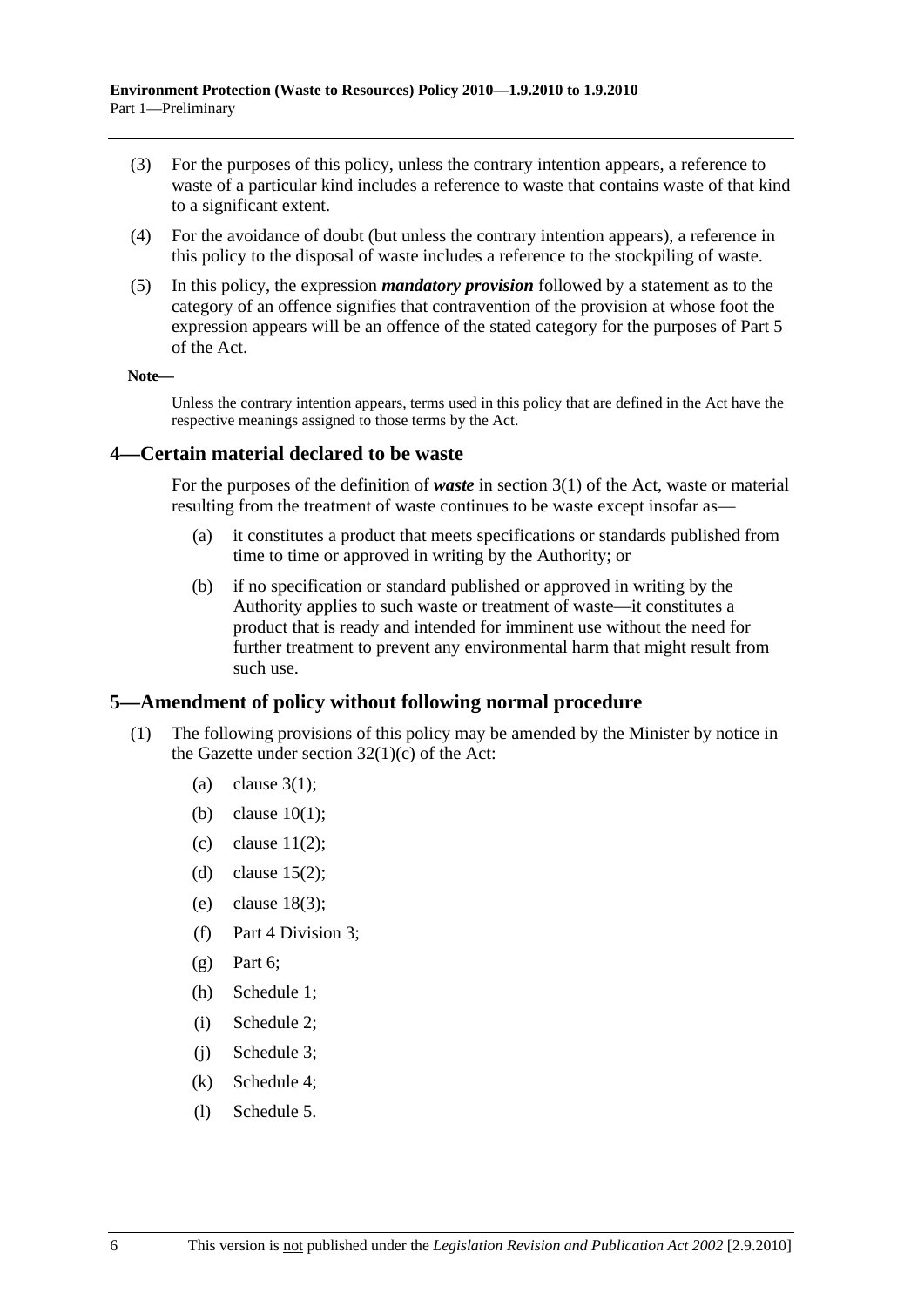- (2) The following kinds of changes may be made to a provision by amendment under subclause (1):
	- (a) in the case of clause  $3(1)$ —a change that is consequential on a change to some other provision;
	- (b) in the case of clause 10(1) and clause 15(2)—the addition of a further exception;
	- (c) in the case of clause  $11(2)$  and clause  $18(3)$ —the substitution of a later date;
	- (d) in the case of any provision, but subject to paragraphs (b) and (c)—the revocation or substitution of the provision wholly or in part, the variation of the text of the provision or the insertion of material into the provision.
- (3) The Authority must not make a recommendation to the Minister for amendment of any of the provisions referred to in subclause (1) unless—
	- (a) the proposal for the amendment has been reduced to writing, clearly setting out the purpose and the likely economic, business, social and environmental impacts of and reasons for the proposed amendment; and
	- (b) there has been consultation with relevant government agencies and relevant organisations, prescribed bodies and industries and the community likely to be affected by the proposed amendment; and
	- (c) the views expressed by those consulted have been considered by the Authority and communicated to the Minister.
- (4) The Authority must not make a recommendation to the Minister for amendment of Schedule 4 to declare a kind of waste to be prohibited landfill waste for an area unless, before doing so, the Authority has considered the waste management objective and each of the following to the extent they are relevant:
	- (a) whether the disposal of waste of that kind to landfill in that area (or anywhere) presents an unacceptable risk to the health and safety of any person or the environment;
	- (b) whether processes, technologies or systems exist that enable resource recovery in relation to waste of that kind;
	- (c) whether there are existing or developing markets to enable resource recovery in relation to waste of that kind;
	- (d) whether it is reasonable or practicable, having regard to the location and availability of depots, processes, technologies or systems, to implement resource recovery in relation to waste of that kind produced in that area;
	- (e) whether it is reasonable and practicable for new processes, technologies or systems to be put in place to enable resource recovery in relation to waste of that kind produced in that area;
	- (f) whether there are programs in place in the State or elsewhere in Australia that reduce the need for the disposal of waste of that kind to landfill.

## **6—Application of policy**

Subject to section 7 of the Act, this policy applies to all waste within the meaning of the Act other than waste of a kind specified in Schedule 1.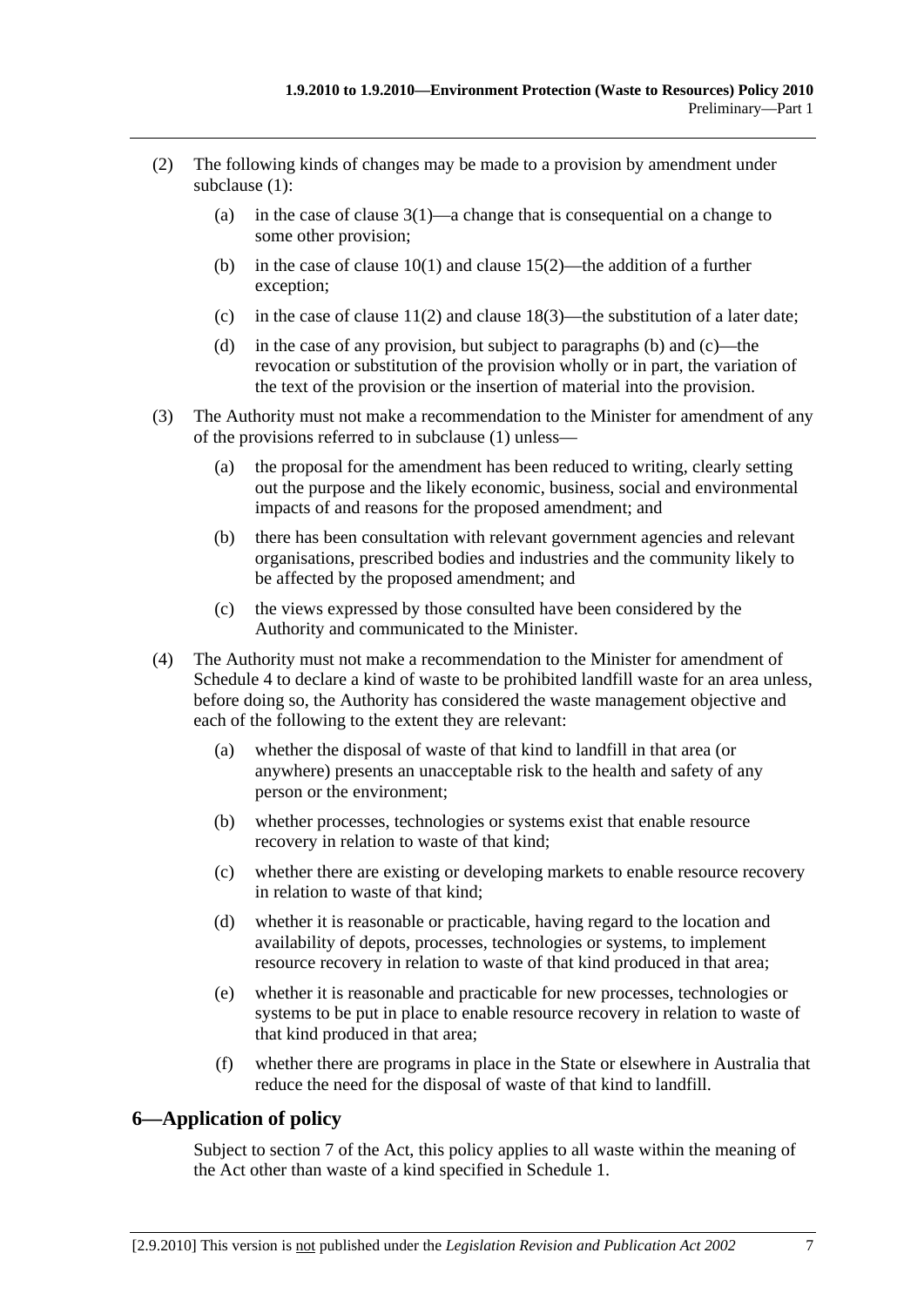# **Part 2—Waste management objective**

#### **7—Waste management objective**

- (1) The objective of this policy (the *waste management objective*) is to achieve sustainable waste management by applying the waste management hierarchy consistently with the principles of ecologically sustainable development set out in section 10 of the Act.
- (2) In order to meet the waste management objective, waste management in this State should also—
	- (a) promote best practice and accountable waste management, taking into account regional differences within the State; and
	- (b) include effective recording, monitoring and reporting systems with respect to waste transport, resource recovery and waste disposal; and
	- (c) promote environmental responsibility and involvement in waste avoidance, waste minimisation and waste management within the community.

## **8—Waste management objective and administration of policy**

The Authority and other administering agencies must take the waste management objective into account in the administration of this policy.

## **9—Waste management objective and determinations by Authority under Part 6 of Act**

The Authority must take the waste management objective into account—

- (a) in determining matters required to be determined by the Authority under Part 6 of the Act in relation to environmental authorisations or applications for environmental authorisations;
- (b) in determining matters required to be determined by the Authority under Part 6 of the Act in relation to applications for development authorisations referred to the Authority under the *Development Act 1993*.

## **Part 3—General waste management obligations**

## **Division 1—Unlawful disposal of waste**

## **10—Unlawful disposal of waste**

- (1) A person must not dispose of waste except—
	- (a) at an appropriate licensed or approved depot; or
	- (b) by—
		- (i) depositing it in a receptacle provided by a council for collection by a kerbside waste collection service; or
		- (ii) placing it for collection as a part of a kerbside waste collection service provided by a council,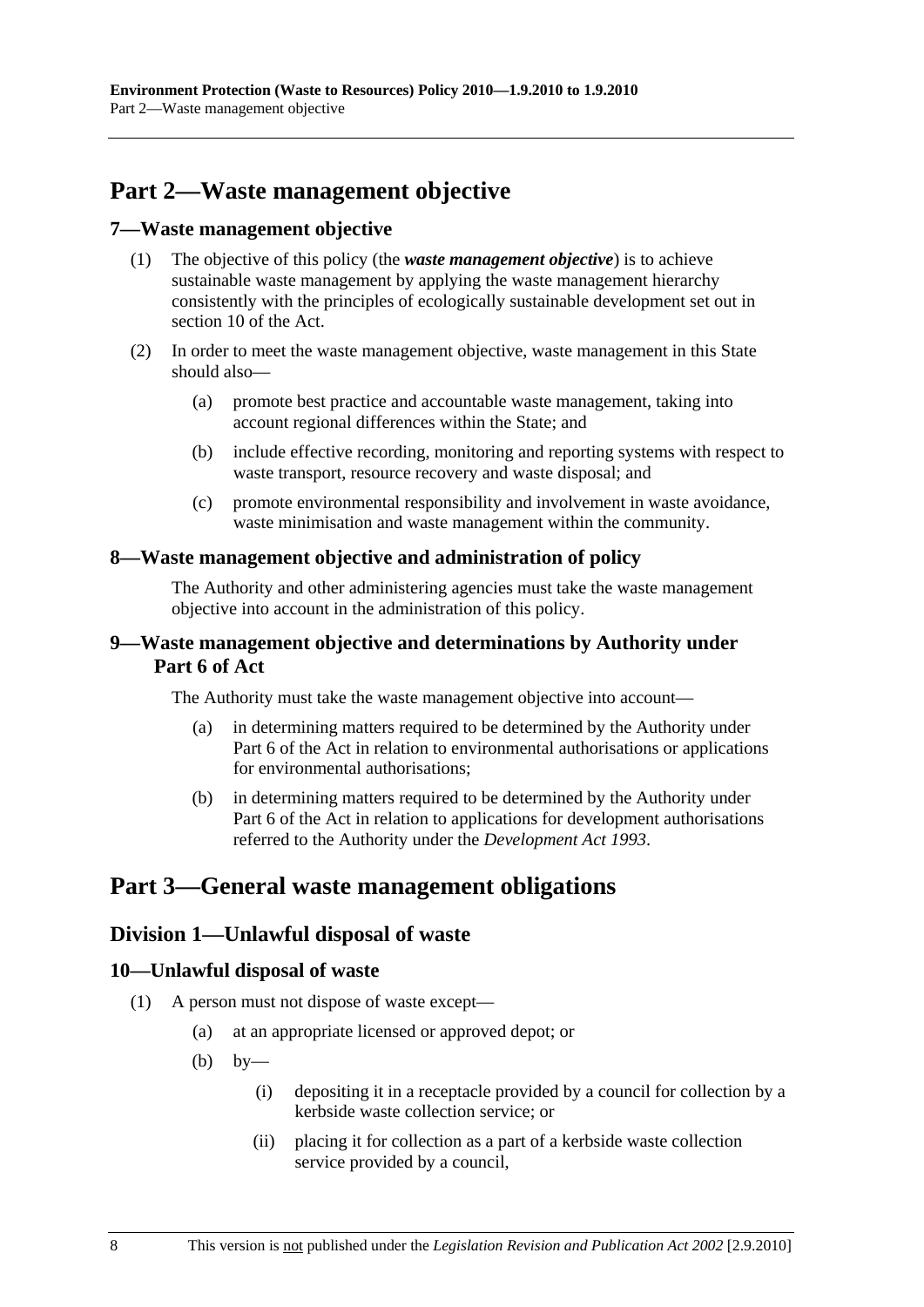where it is the council's policy that waste of that kind may be disposed of by means of that service;

- (c) by depositing it in a safe and secure receptacle for transport, or collection and transport, to an appropriate licensed or approved depot; or
- (d) by incineration if that process is authorised at law; or
- (e) as required or authorised under an environmental authorisation or as otherwise required or authorised by the Authority; or
- (f) subject to subclause (3), to land owned or occupied by the person, or to land with the permission of the owner or occupier of the land (recognising that nothing in this provision can affect environmental, licensing or other requirements under the Act).

Mandatory provision:

- (a) Category A offence if the waste—
	- (i) is listed waste; or
	- (ii) is disposed of to land where the total costs and expenses that would reasonably be incurred to clean up the waste and transport it to and dispose of it at an appropriate licensed or approved depot would exceed \$50 000; or
	- (iii) is disposed of in a quantity, or total quantity, exceeding 20 kilograms; or
	- (iv) is disposed of in a manner referred to in subclause (3);
- (b) in any other case—Category B offence.
- (2) In order to facilitate the proper management of waste that is to be collected under subclause (1)(b), a metropolitan council must provide a weekly general kerbside waste collection service (other than for recyclable waste or vegetative matter) in respect of residential premises within its area.
- (3) Subclause (1)(f) does not apply if the waste is disposed of—
	- (a) in a manner that results in environmental harm affecting water occurring naturally above or under the ground or water introduced to an aquifer or other area under the ground; or
	- (b) in a manner that results in site contamination or an environmental nuisance; or
	- (c) in a sinkhole located in a karst environment; or
	- (d) in a manner that causes or has the potential to cause unstable geotechnical conditions (including landslides, soil erosion or substantial movement of the waste); or
	- (e) in a manner that causes or has the potential to cause an infestation of vermin, rodents or other pests; or
	- (f) in a manner that is or may be a potential fire hazard.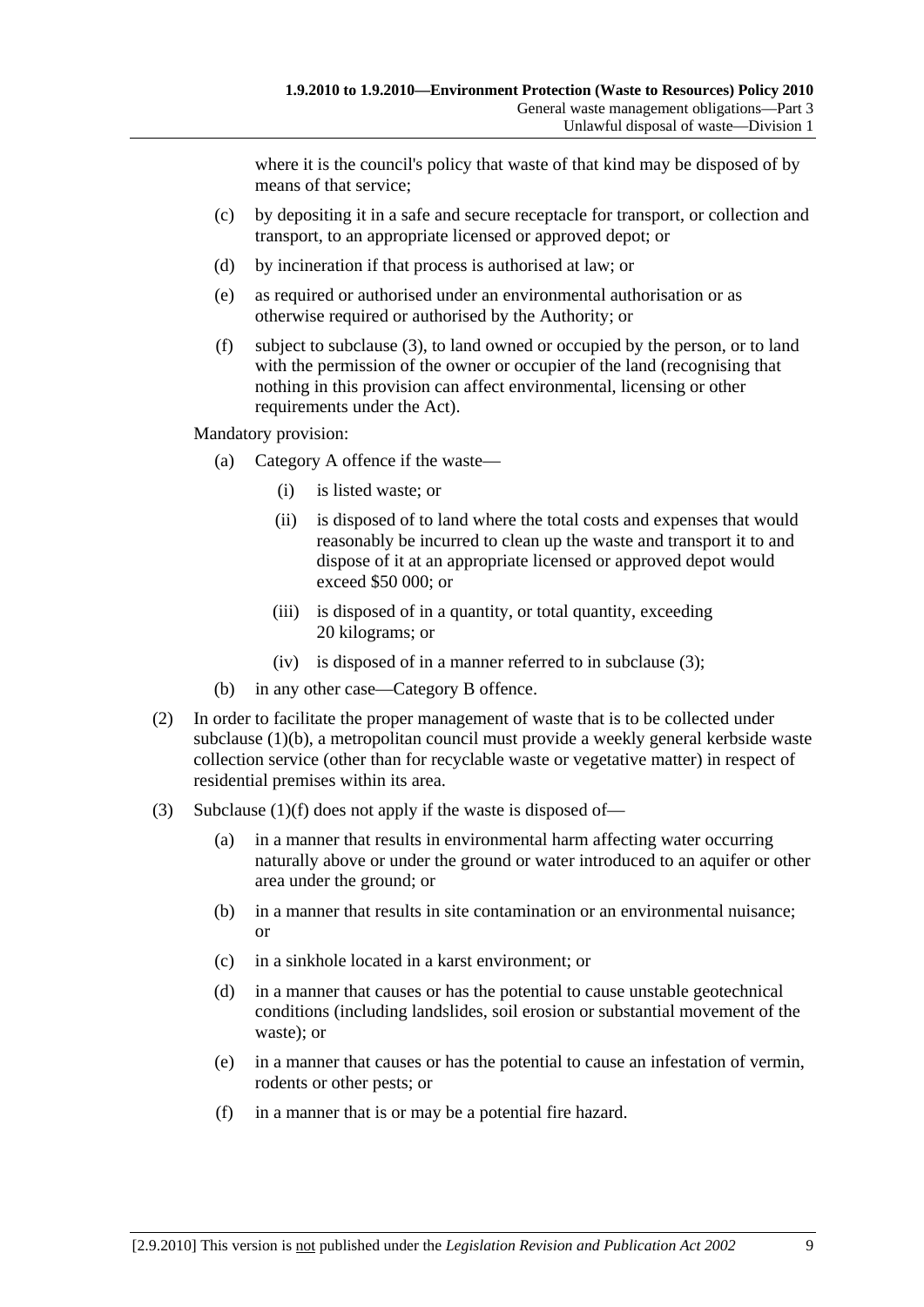(4) An owner or occupier of land must not permit another to dispose of waste to the land in a manner referred to in subclause (3).

Mandatory provision: Category A offence.

 (5) The result of disposing of waste in contravention of this clause is declared to be environmental harm for the purposes of section 5(1)(b) of the Act.

## **Division 2—Waste to be treated prior to disposal to landfill**

## **11—Waste to be treated prior to disposal to landfill**

- (1) This clause applies to waste produced in an area specified in Schedule 2 other than waste excluded from the application of this clause by Schedule 3.
- (2) This clause will not apply until the second anniversary of the day fixed by the Governor for this policy to come into operation.
- (3) A person must not dispose of waste to which this clause applies at a landfill depot unless the waste results from, or has been subject to, resource recovery processes carried out—
	- (a) at an appropriate licensed material recovery facility or composting depot; or
	- (b) at some other facility that has been approved by the Authority for the purposes of this clause; or
	- (c) in accordance with the waste management hierarchy and to the extent reasonably achievable.

Mandatory provision: Category B offence.

- (4) The operator of a landfill depot must not receive waste to which this clause applies for disposal at the depot unless the waste results from, or has been subject to, resource recovery processes carried out—
	- (a) at an appropriate licensed material recovery facility or composting depot; or
	- (b) at some other facility that has been approved by the Authority for the purposes of this clause; or
	- (c) in accordance with the waste management hierarchy and to the extent reasonably achievable.

Mandatory provision: Category B offence.

- (5) For the purposes of this clause, waste received at a landfill depot will be taken to result from, or have been subject to, resource recovery processes if it has been received from—
	- (a) an appropriate licensed material recovery facility or composting depot; or
	- (b) some other facility that has been approved by the Authority for the purposes of this clause.
- (6) The Authority may—
	- (a) grant an approval to a facility for the purposes of subclauses  $(3)$ ,  $(4)$  and  $(5)$ subject to such conditions as the Authority thinks fit (and the Authority may vary those conditions from time to time);
	- (b) revoke such an approval on such grounds as the Authority thinks fit.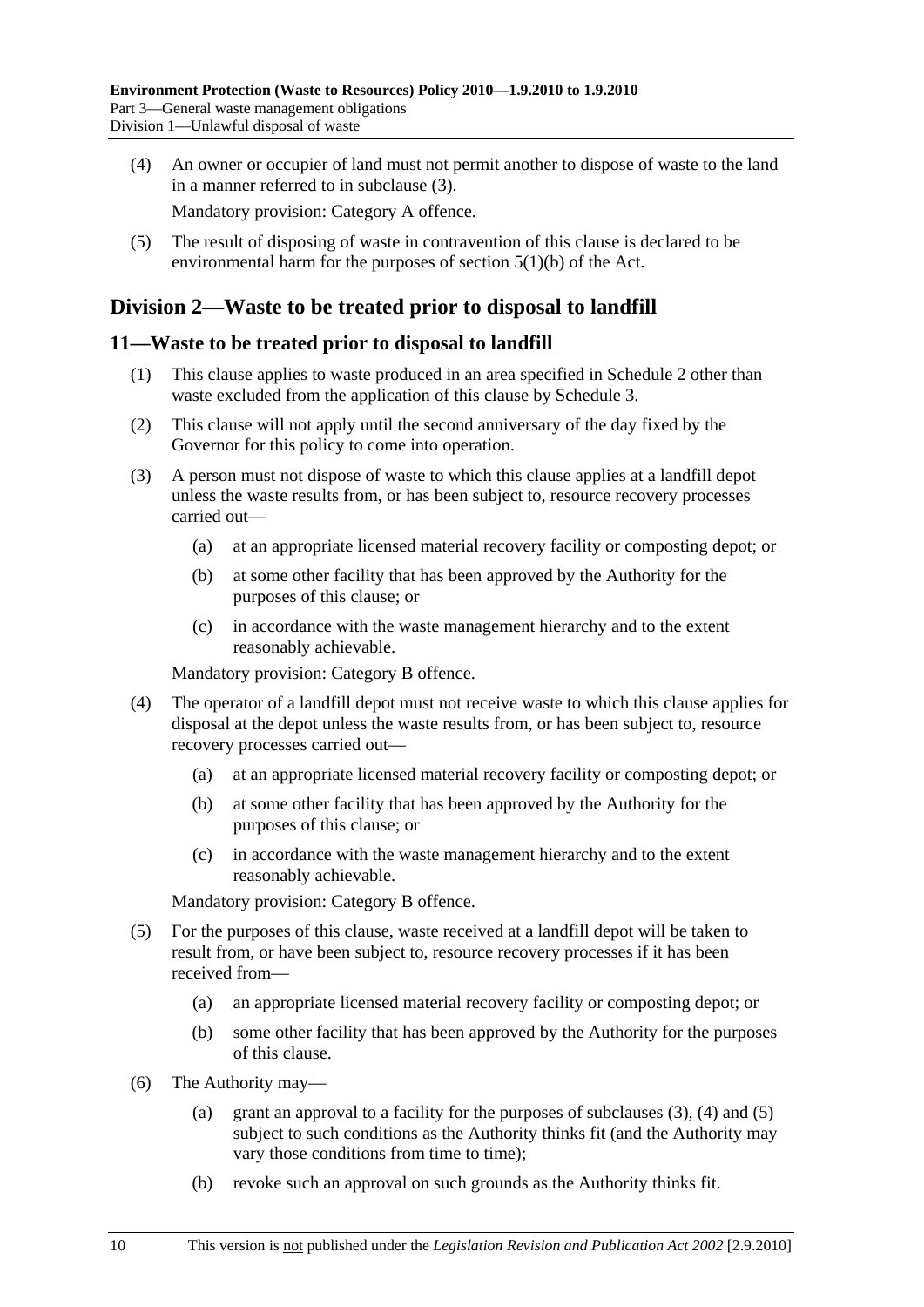- (7) The conditions of an approval may be varied by the addition, substitution or deletion of 1 or more conditions.
- (8) In this clause—

*resource recovery processes* means processes carried out for resource recovery, which may include a determination, following examination of waste, that the waste need not be subject to treatment, or further treatment, for resource recovery so long as any such determination is made in accordance with—

- (a) any licence conditions that are expressed to apply for the purposes of this clause; or
- (b) any conditions that apply under subclause (6); or
- (c) any guidelines published from time to time by the Authority for the purposes of this clause.

## **Division 3—Disposal of prohibited landfill waste**

## **12—Disposal of prohibited landfill waste**

 (1) A person must not dispose of waste at a landfill depot if the waste was produced in an area for which the waste is prohibited landfill waste.

Mandatory provision: Category B offence.

 (2) A person must not dispose of waste in an area for which the waste is prohibited landfill waste by depositing it in a receptacle for collection or transport for disposal at a landfill depot.

Mandatory provision: Category B offence.

- (3) The operator of a landfill depot must not receive waste for disposal at the depot if—
	- (a) the waste was produced in an area for which the waste is prohibited landfill waste; or
	- (b) the depot is situated in an area for which the waste is prohibited landfill waste.

Mandatory provision: Category B offence.

- (4) This clause does not apply to the disposal or receipt of waste at a landfill depot if—
	- (a) a determination has been made, following examination of the waste, that the waste need not be subject to treatment, or further treatment, for the removal of material that is prohibited landfill waste; and
	- (b) the determination has been made—
		- (i) at an appropriate licensed material recovery facility or composting depot in accordance with any licence conditions that are expressed to apply for the purposes of this clause; or
		- (ii) at some other facility that has been approved by the Authority for the purposes of this clause in accordance with any conditions that apply under this clause; or
		- (iii) in accordance with any guidelines published from time to time by the Authority for the purposes of this clause.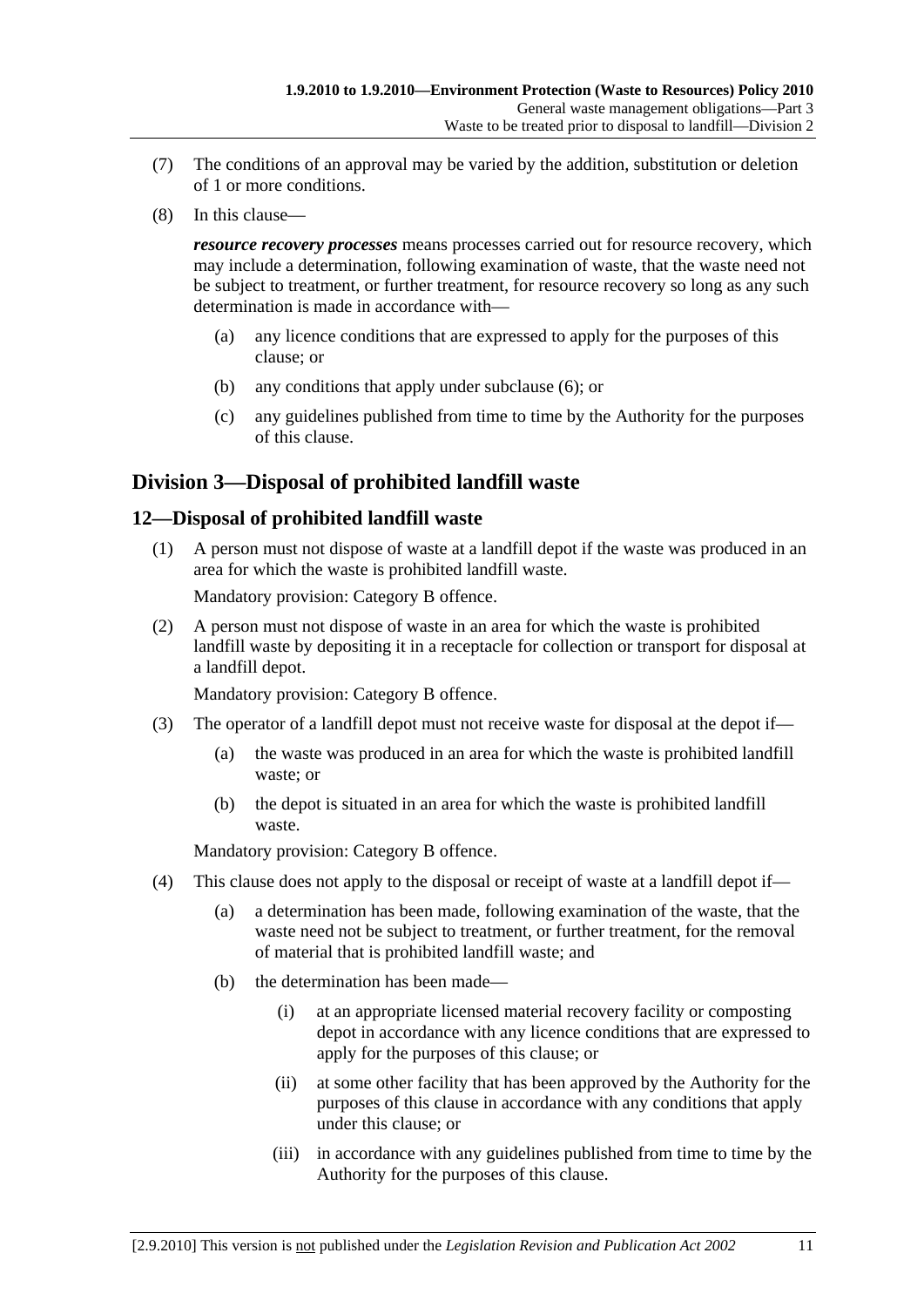- (5) For the purposes of subclause (3), prohibited landfill waste received at a landfill depot will be taken to have been the subject of a determination referred to in subclause (4) if it has been received from—
	- (a) an appropriate licensed material recovery facility or composting depot; or
	- (b) some other facility that has been approved by the Authority for the purposes of this clause.
- (6) The Authority may—
	- (a) grant an approval to a facility for the purposes of subclauses (4) and (5) subject to such conditions as the Authority thinks fit (and the Authority may vary those conditions from time to time);
	- (b) revoke such an approval on such grounds as the Authority thinks fit.
- (7) The conditions of an approval may be varied by the addition, substitution or deletion of 1 or more conditions.

#### **13—Exemptions under Part 6 of Act**

Section 39(1) of the Act does not apply to an application for an exemption from clause 12.

## **Division 4—General waste transport**

#### **14—General waste transport**

A person who transports waste on or in a vehicle must—

- (a) take all reasonable and practicable steps to cover, contain or secure the waste to ensure that it remains on or in the vehicle throughout the course of transportation; and
- (b) ensure that the vehicle being used to transport the waste is designed and sufficiently well maintained so as to prevent the spillage or leakage of the waste; and
- (c) take all reasonable and practicable steps to prevent spillage or leakage of the waste during loading and unloading of the waste; and
- (d) not cause any danger or potential danger by transporting volatile waste in the passenger compartment or transporting incompatible kinds of waste in the same container, or in close proximity in or on the vehicle; and
- (e) if a waste transporter, have on the vehicle an emergency spill kit of a kind suitable for waste of the kind being transported; and
- (f) comply with all reasonable directions of the operator of a licensed depot at which the waste is received; and
- (g) comply with the provisions of the *Australian Code for the Transport of Dangerous Goods by Road and Rail*, Seventh Edition published by the National Transport Commission, as amended from time to time.

Mandatory provision: Category D offence.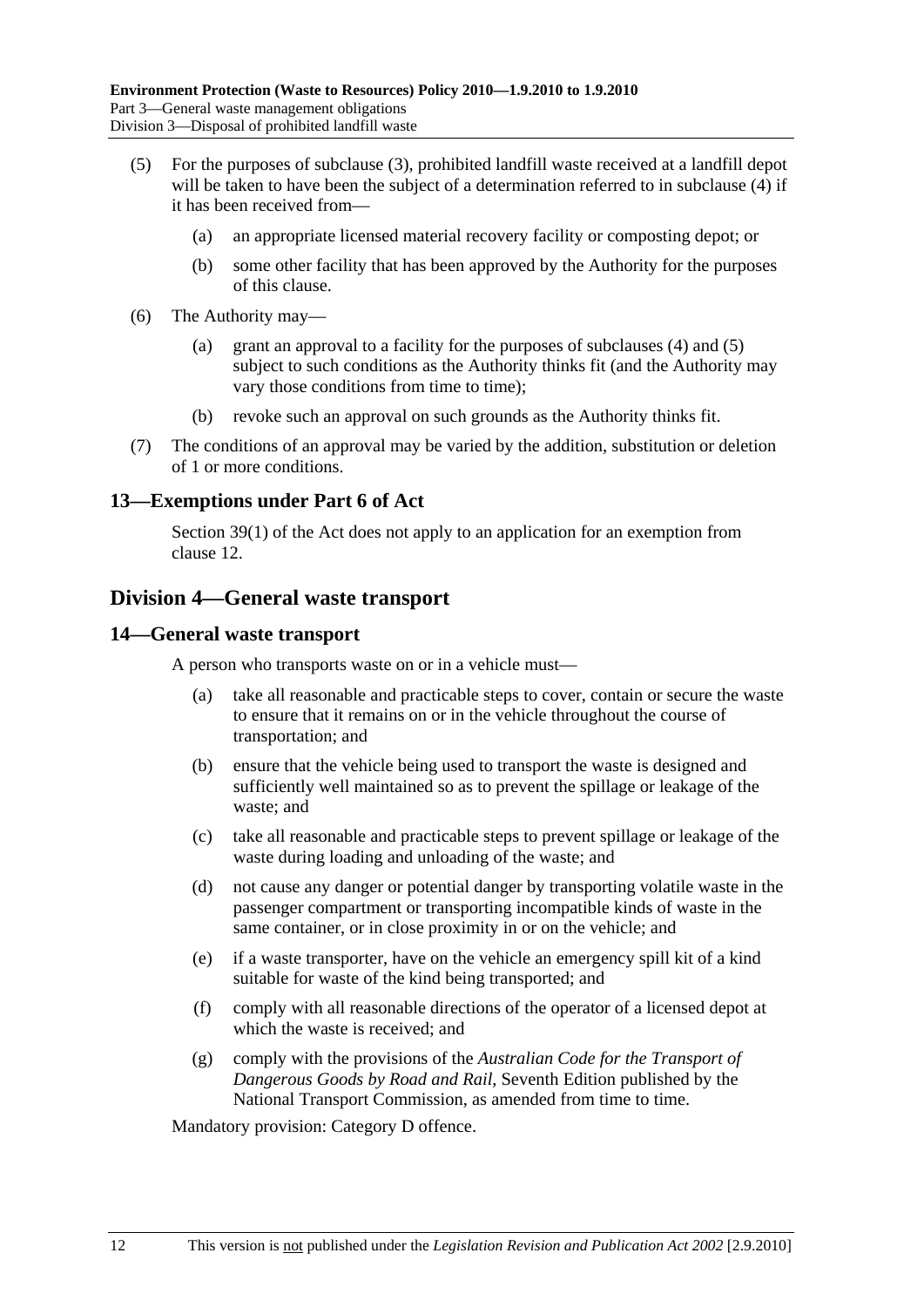# **Part 4—Additional obligations relating to particular activities and wastes**

## **Division 1—Management of unlicensed activities involving listed wastes**

## **15—Management of unlicensed activities involving listed wastes**

- (1) Subject to subclause (2), a person who is not required to hold a licence in respect of an activity that produces, or involves the storage, handling, treatment or disposal of, listed waste must, if the person engages in that activity—
	- (a) ensure that if the listed waste is removed by a waste transporter, the transporter is a licensed waste transporter authorised to transport waste of that kind; and
	- (b) in disposing of the listed waste, take reasonable steps to ensure that the waste is transported to an appropriate licensed or approved depot.

Mandatory provision: Category B offence.

- (2) Subclause (1) does not apply—
	- (a) to the disposal of waste if the waste is—
		- (i) deposited in a receptacle provided by a council for collection by a kerbside waste collection service; or
		- (ii) placed for collection as a part of a kerbside waste collection service provided by a council,

and it is the council's policy that waste of that kind may be disposed of by means of that service; or

(b) in respect of medical waste produced in the course of a prescribed activity.

## **Division 2—Medical waste**

## **16—Collection and transport of medical waste**

- (1) Medical waste produced in the course of a prescribed activity must, as soon as is reasonably practicable after its production, be placed in a prescribed container and—
	- (a) collected for disposal by—
		- (i) a licensed waste transporter authorised to collect and transport medical waste; or
		- (ii) a council; or
	- (b) transported by a person employed or engaged in the business producing the waste directly to—
		- (i) a licensed depot at which medical waste may be received pursuant to the licence; or
		- (ii) a hospital.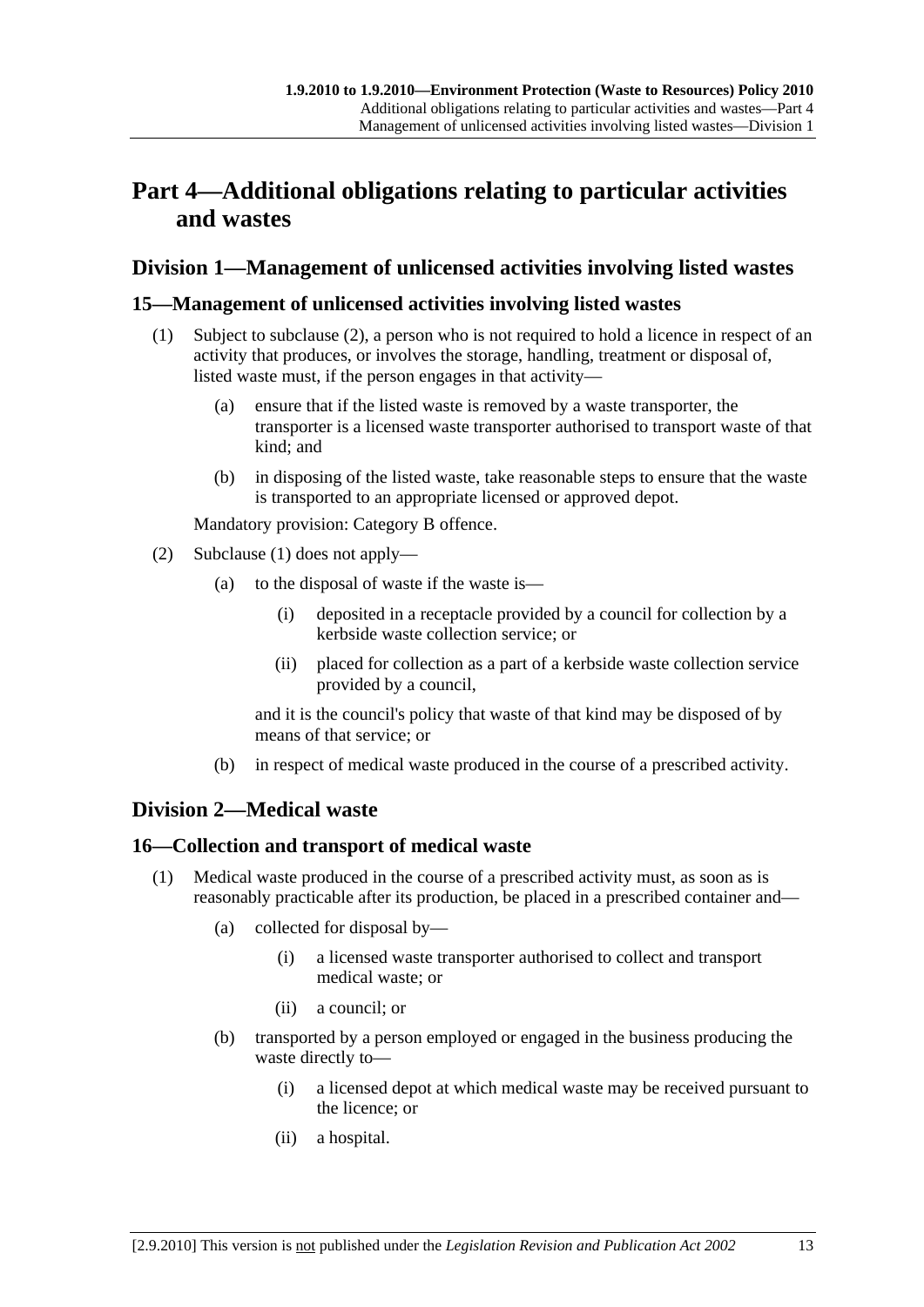(2) A person who carries on a business involving a prescribed activity must ensure that medical waste produced in the course of the business is placed in a prescribed container and collected or transported in accordance with subclause (1). Mandatory provision: Category B offence.

#### **17—Duties of councils, hospitals and pharmacies in relation to medical waste**

- (1) This clause applies to—
	- (a) a council or hospital that receives and stores medical waste produced in the course of a prescribed activity; and
	- (b) a pharmacy that receives and stores medical waste produced in the course of a domestic activity.
- (2) A council, hospital or pharmacy to which this clause applies must ensure that the following provisions are complied with in relation to any medical waste received by it:
	- (a) if any other waste is mixed with medical waste, the other waste is to be dealt with under this clause in the same way as is required in relation to medical waste;
	- (b) all medical waste must be stored in containers that are—
		- (i) weatherproof; and
		- (ii) shatterproof; and
		- (iii) insect and vermin proof; and
		- (iv) leak proof or, in the case of containers storing only discarded medical sharps or any other sharp articles, leak resistant;
	- (c) all containers for medical waste that are kept for further use must be thoroughly cleaned and disinfected as soon as reasonably practicable after emptying;
	- (d) all containers used for the storage or transport of medical waste must be clearly labelled as containing medical waste;
	- (e) all containers of medical waste must be stored in a secure location;
	- (f) all necessary equipment required to clean and disinfect the area in case of accidental spillage of medical waste must be readily available and accessible;
	- (g) discarded medical sharps or any other sharp articles—
		- (i) must be contained for disposal in containers that comply with the requirements of AS 4031-1992 *Non-reusable containers for the collection of sharp medical items used in health care areas*, as amended from time to time, AS 4261:1994 *Reusable containers for the collection of sharp items used in human and animal applications*, as amended from time to time, AS 4939-2001 *Non-reusable personal use containers for the collection and disposal of hypodermic needles and syringes*, as amended from time to time, or British Standard 7320:1990 *Specification for sharps containers*, as amended from time to time, as the case requires; and
		- (ii) must not be subject to compaction by a compacting device nor placed for storage or transport in a portable or mobile compactor;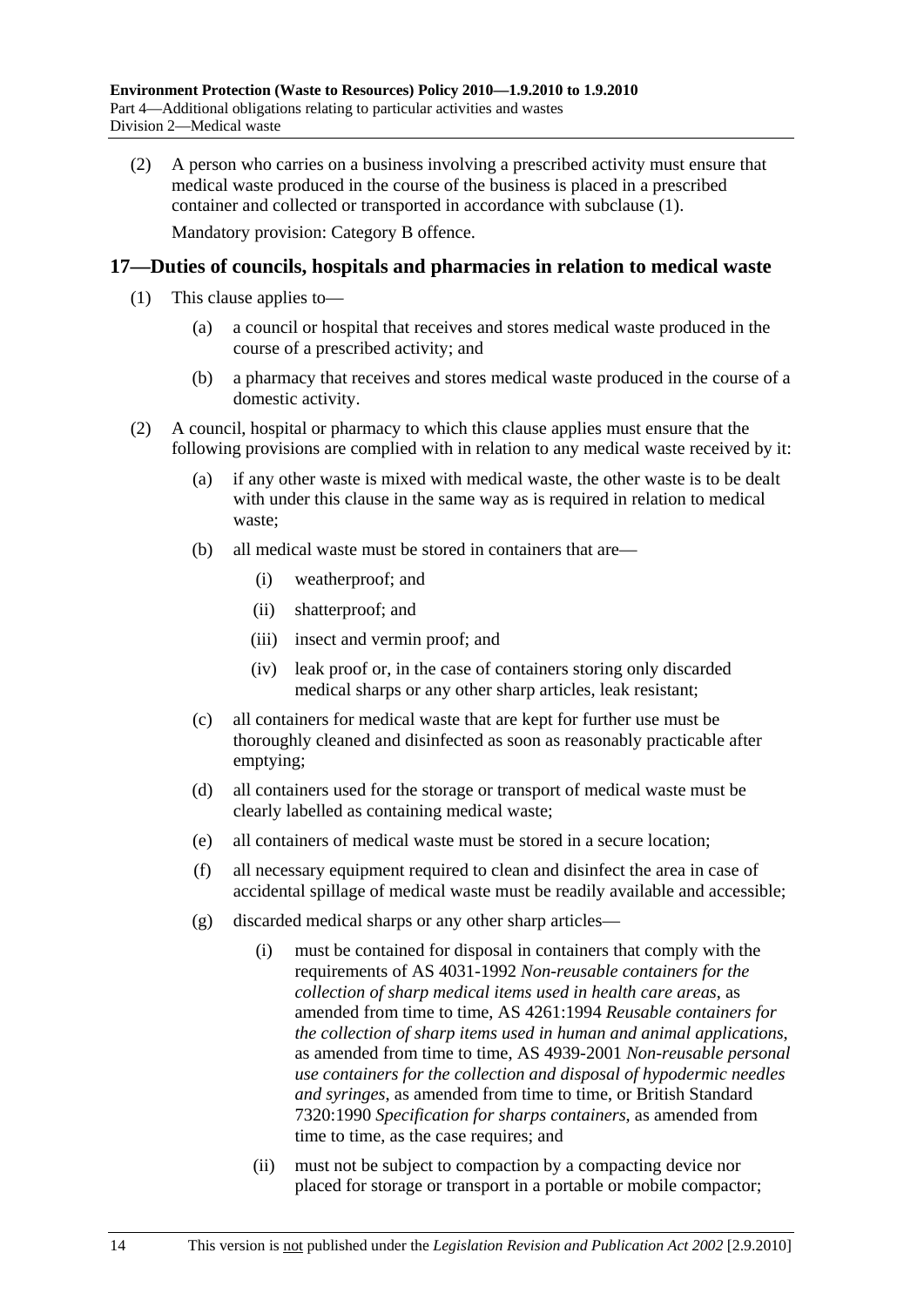- (h) medical waste must be disposed of as soon as reasonably practicable;
- (i) all medical waste must be—
	- (i) disposed of by incineration; or
	- (ii) disposed of by such other method of treatment or disposal as is approved by the Authority and subject to such conditions as the Authority thinks fit; or
	- (iii) collected for disposal by—
		- (A) a licensed waste transporter authorised to collect and transport medical waste; or
		- (B) a council;
- (j) before the collection of medical waste for disposal, the transporter must be advised of the nature of the waste, hazards associated with the waste and any precautions that need to be taken during the collection, transport or disposal of the medical waste;
- (k) the transporter must be given such assistance as is required to ensure that loading operations are carried out in such a way as to prevent spillage of any medical waste.

Mandatory provision: Category B offence.

#### **18—Disposal of medical sharps**

- (1) A person must not dispose of medical sharps by—
	- (a) depositing medical sharps in a receptacle provided by a council for collection by a kerbside waste collection service; or
	- (b) placing medical sharps for collection as a part of a kerbside waste collection service provided by a council.

Mandatory provision: Category D offence.

(2) In this clause—

*medical sharp* includes needles, hypodermic needles, syringes with needles or other surgical instruments that have been used in a domestic situation for medical purposes.

 (3) This clause will not apply until the second anniversary of the day fixed by the Governor for this policy to come into operation.

## **Division 3—Management of other particular wastes**

## **19—Matters to be taken into account by Authority under Part 6 of Act in relation to HCBs, OCPs and PCBs**

- (1) In determining matters required to be determined by the Authority under Part 6 of the Act—
	- (a) in relation to environmental authorisations or applications for environmental authorisations; or
	- (b) in relation to applications for development authorisations referred to the Authority under the *Development Act 1993*,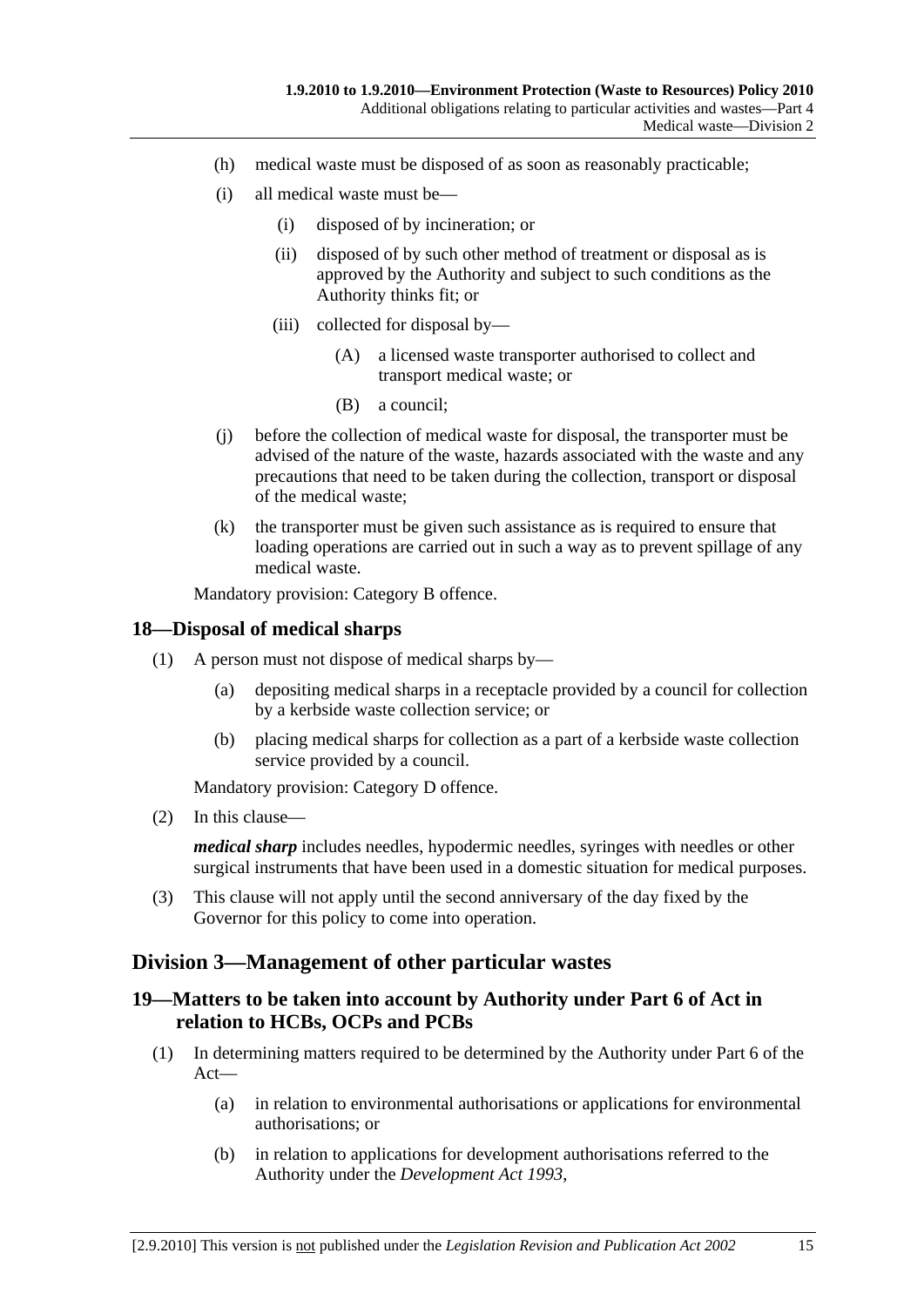that involve the management of HCBs, the Authority must, in addition to taking into account the waste management objective, take into account the *National Strategy for the Management of Scheduled Wastes*, as amended from time to time, and the *Hexachlorobenzene Waste Management Plan* prepared under the *National Strategy for the Management of Scheduled Wastes* by ANZECC, as amended from time to time.

- (2) In determining matters required to be determined by the Authority under Part 6 of the Act—
	- (a) in relation to environmental authorisations or applications for environmental authorisations; or
	- (b) in relation to applications for development authorisations referred to the Authority under the *Development Act 1993*,

that involve the management of OCPs, the Authority must, in addition to taking into account the waste management objective, take into account the *National Strategy for the Management of Scheduled Wastes*, as amended from time to time, and the *Organochlorine Pesticides Waste Management Plan* prepared under the *National Strategy for the Management of Scheduled Wastes* by ANZECC, as amended from time to time.

- (3) In determining matters required to be determined by the Authority under Part 6 of the Act—
	- (a) in relation to environmental authorisations or applications for environmental authorisations; or
	- (b) in relation to applications for development authorisations referred to the Authority under the *Development Act 1993*,

that involve the management of PCBs, the Authority must, in addition to taking into account the waste management objective, take into account the *National Strategy for the Management of Scheduled Wastes*, as amended from time to time, and the *Polychlorinated Biphenyls Waste Management Plan* prepared under the *National Strategy for the Management of Scheduled Wastes* by ANZECC, as amended from time to time.

## **Part 5—Waste management codes of practice and general environmental duty**

#### **20—Waste management codes of practice and general environmental duty**

- (1) For the purposes of section 25(3)(b) of the Act, compliance with a prescribed code of practice by a person to whom the code applies will satisfy the general environmental duty under section 25 of the Act in relation to pollution by waste of a kind to which the code applies.
- (2) For the purposes of subclause (1), a prescribed code of practice is to be taken to include a requirement for compliance with—
	- (a) any other provision of this policy; and
	- (b) any provision of another environment protection policy or the regulations under the Act; and
	- (c) any condition of an environmental authorisation,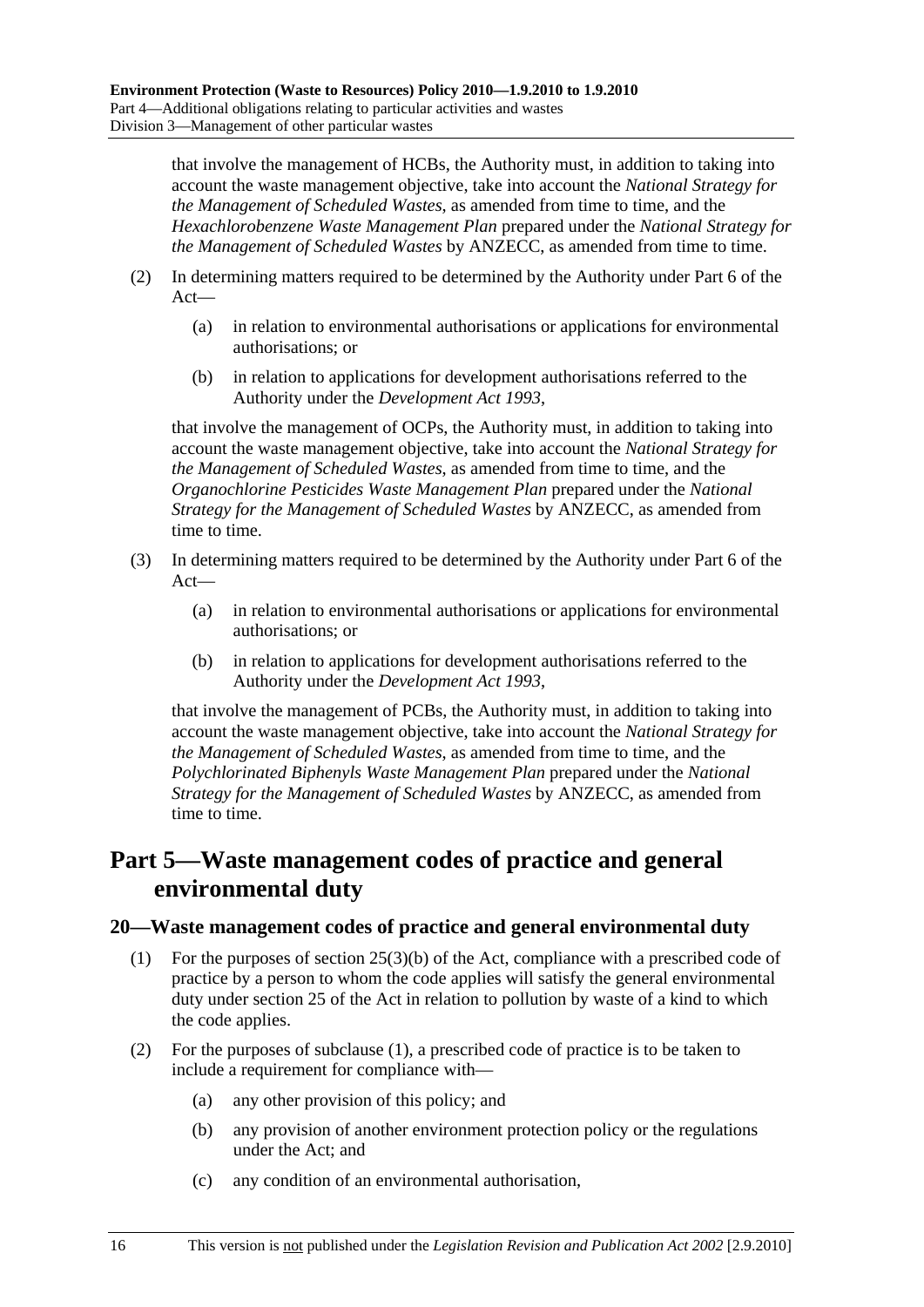to the extent to which the provision or condition is applicable to an activity to which the prescribed code of practice applies.

(3) In this clause—

*prescribed code of practice* means a document declared to be a prescribed code of practice by Schedule 5.

## **Part 6—Design, construction and operational standards for depots**

#### **21—Matters to be taken into account by Authority in relation to landfill depots**

In determining matters required to be determined by the Authority—

- (a) under Part 6 of the Act in relation to environmental authorisations, or applications for environmental authorisations, that relate to landfill depots; or
- (b) under Part 6 of the Act in relation to applications for development authorisations referred to the Authority under the *Development Act 1993* that relate to landfill depots,

the Authority must, in addition to taking into account the waste management objective, take into account the *EPA Guidelines for Environmental Management of Landfill Facilities (Municipal Solid Waste and Commercial and Industrial General Waste*) 2007 prepared by the Authority, as amended from time to time.

## **22—Matters to be taken into account by Authority in relation to material recovery facilities and beverage container collection depots and super collectors**

In determining matters required to be determined by the Authority—

- (a) under Part 6 of the Act in relation to environmental authorisations, or applications for environmental authorisations, that relate to material recovery facilities; or
- (b) under Part 6 of the Act in relation to applications for development authorisations referred to the Authority under the *Development Act 1993* that relate to material recovery facilities; or
- (c) under section 69 of the Act in relation to applications for approvals under that section,

the Authority must, in addition to taking into account the waste management objective, take into account the *Environmental Guidelines for Resource Recovery and Waste Transfer Depots* 2001 and the *Environmental Guidelines for Collection Depots* 2000 prepared by the Authority, as amended from time to time.

## **23—Matters to be taken into account by Authority in relation to transfer stations**

In determining matters required to be determined by the Authority—

 (a) under Part 6 of the Act in relation to environmental authorisations, or applications for environmental authorisations, that relate to transfer stations; or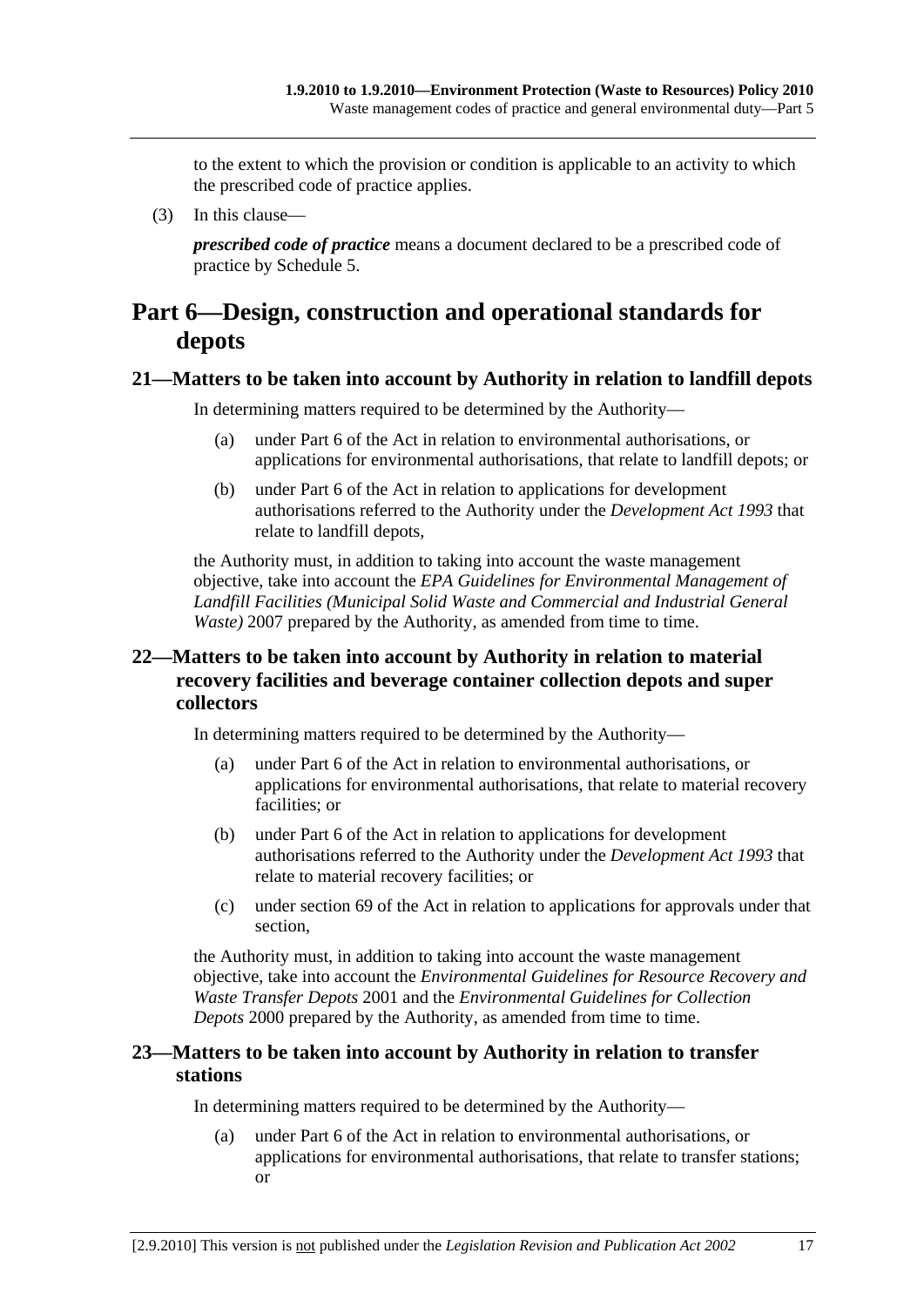(b) under Part 6 of the Act in relation to applications for development authorisations referred to the Authority under the *Development Act 1993* that relate to transfer stations,

the Authority must, in addition to taking into account the waste management objective, take into account the *Environmental Guidelines for Resource Recovery and Waste Transfer Depots* 2001 prepared by the Authority, as amended from time to time.

## **Schedule 1—Waste to which policy does not apply**

For the purposes of clause 6, this policy does not apply to the following waste:

 (a) radioactive waste the management or disposal of which is regulated under the *Radiation Protection and Control Act 1982* or a law of the Commonwealth.

## **Schedule 2—Specified areas for clause 11**

The following areas are specified for the purposes of clause 11 (Waste to be treated prior to disposal to landfill):

(a) Metropolitan Adelaide.

## **Schedule 3—Waste excluded from application of clause 11**

Waste of the following kinds is excluded from the application of clause 11 (Waste to be treated prior to disposal to landfill):

- (a) hazardous waste;
- (b) medical waste;
- (c) quarantine waste;
- (d) wastewater;
- (e) waste collected by a council by a kerbside waste collection service where the council also provides separate kerbside waste collection services for recyclable waste and vegetative matter;
- (f) waste collected by a council through its street sweeping operations or through the emptying of rubbish bins located in public places;
- (g) waste that the operators of all licensed material recovery facilities or composting depots are not authorised under their licences to receive at the facilities or depots;
- (h) waste that is required or authorised by an environmental authorisation to be disposed of to landfill without treatment or otherwise required or authorised by the Authority to be disposed of to landfill without treatment;
- (i) for the period until the third anniversary of the day fixed by the Governor for this policy to come into operation—domestic waste transported other than by a licensed waste transporter.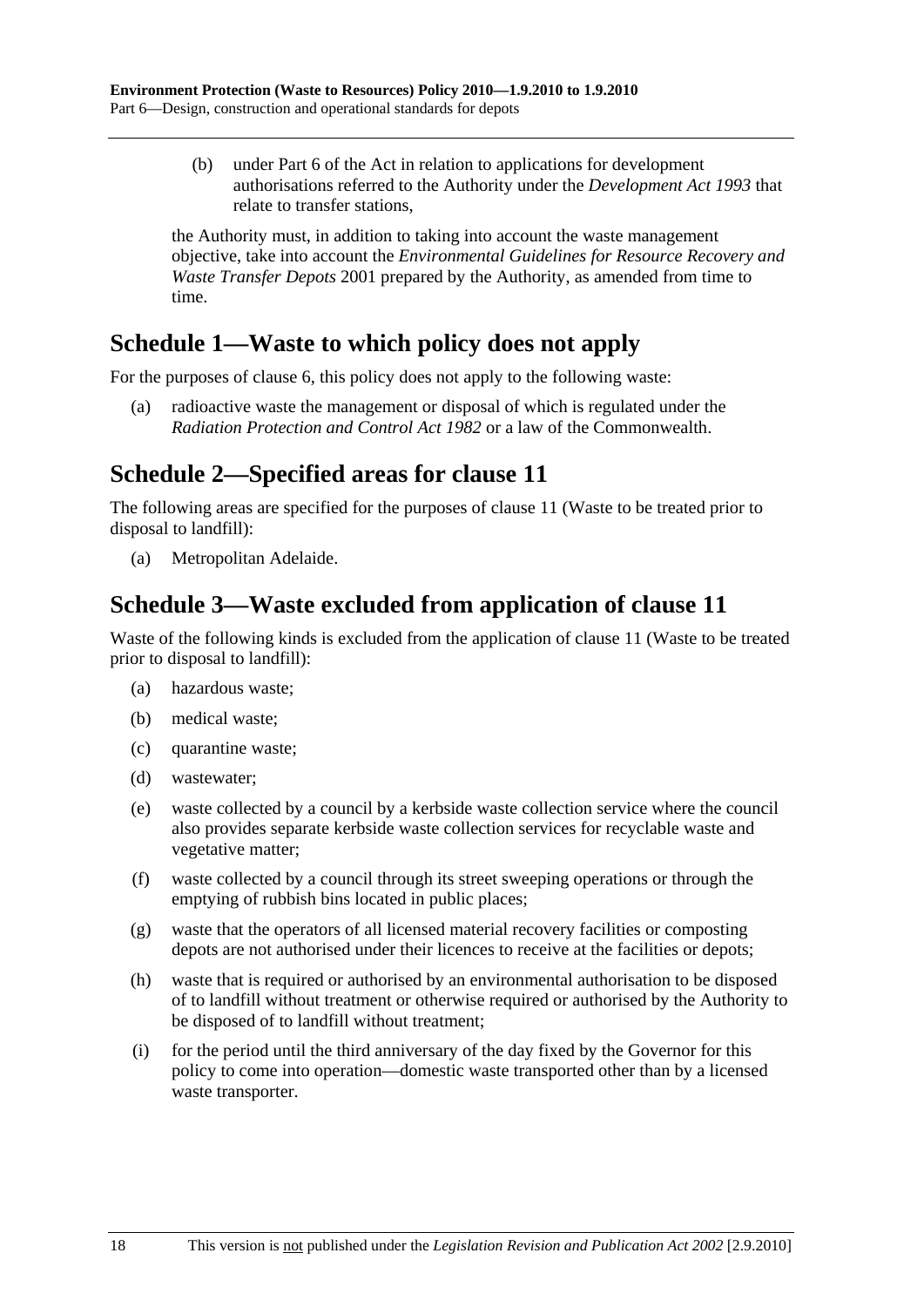## **Schedule 4—Prohibited landfill waste**

1 For the purposes of clause 12 (Disposal of prohibited landfill waste), the waste identified below is prohibited landfill waste for the specified area.

| Waste      |                                                                                                                                                                                                                                                                                                                 | Area                  |  |  |  |
|------------|-----------------------------------------------------------------------------------------------------------------------------------------------------------------------------------------------------------------------------------------------------------------------------------------------------------------|-----------------------|--|--|--|
| Risk-based |                                                                                                                                                                                                                                                                                                                 |                       |  |  |  |
| (1)        | Hazardous waste                                                                                                                                                                                                                                                                                                 | All of the State      |  |  |  |
| (2)        | Lead acid batteries                                                                                                                                                                                                                                                                                             | All of the State      |  |  |  |
| (3)        | Liquid waste                                                                                                                                                                                                                                                                                                    | All of the State      |  |  |  |
| (4)        | Medical waste                                                                                                                                                                                                                                                                                                   | All of the State      |  |  |  |
| (5)        | Oil                                                                                                                                                                                                                                                                                                             | All of the State      |  |  |  |
| (6)        | Tyres—whole tyres other than earth mover tyres and tyres that<br>have been exposed to radioactive materials through mining<br>operations                                                                                                                                                                        | All of the State      |  |  |  |
| (7)        | On and after the first anniversary of the day fixed by the Governor All of the State<br>for this policy to come into operation—vehicles                                                                                                                                                                         |                       |  |  |  |
|            | Aggregated recoverable materials                                                                                                                                                                                                                                                                                |                       |  |  |  |
| (8)        | Cardboard and paper waste aggregated for resource recovery<br>separately from other waste                                                                                                                                                                                                                       | All of the State      |  |  |  |
| (9)        | Glass packaging aggregated for resource recovery (whether alone<br>or with other recyclables)                                                                                                                                                                                                                   | All of the State      |  |  |  |
| (10)       | Metals—aluminium, copper, steel or iron or a blend or alloy of<br>any such metals aggregated for resource recovery (whether alone<br>or with other recyclables), other than metal products with<br>components of different metals that cannot be readily separated                                              | All of the State      |  |  |  |
| (11)       | PET or HDPE plastic packaging aggregated for resource recovery<br>(whether alone or with other recyclables)                                                                                                                                                                                                     | All of the State      |  |  |  |
| (12)       | Vegetative matter aggregated for resource recovery and collected<br>by a council by a kerbside waste collection service operated as a<br>separate collection service for such waste, other than such waste<br>collected from within a quarantine area declared under the Fruit<br>and Plant Protection Act 1992 | All of the State      |  |  |  |
| (13)       | On and after the first anniversary of the day fixed by the Governor All of the State<br>for this policy to come into operation-PP or LDPE plastic<br>packaging aggregated for resource recovery (whether alone or with<br>other recyclables)                                                                    |                       |  |  |  |
| (14)       | On and after the second anniversary of the day fixed by the<br>Governor for this policy to come into operation—PVC or PS<br>plastic packaging aggregated for resource recovery (whether alone<br>or with other recyclables)                                                                                     | All of the State      |  |  |  |
|            | <i>Other</i>                                                                                                                                                                                                                                                                                                    |                       |  |  |  |
|            | (15) On and after the second anniversary of the day fixed by the<br>Governor for this policy to come into operation—fluorescent<br>lighting and any other lighting that contains mercury                                                                                                                        | Metropolitan Adelaide |  |  |  |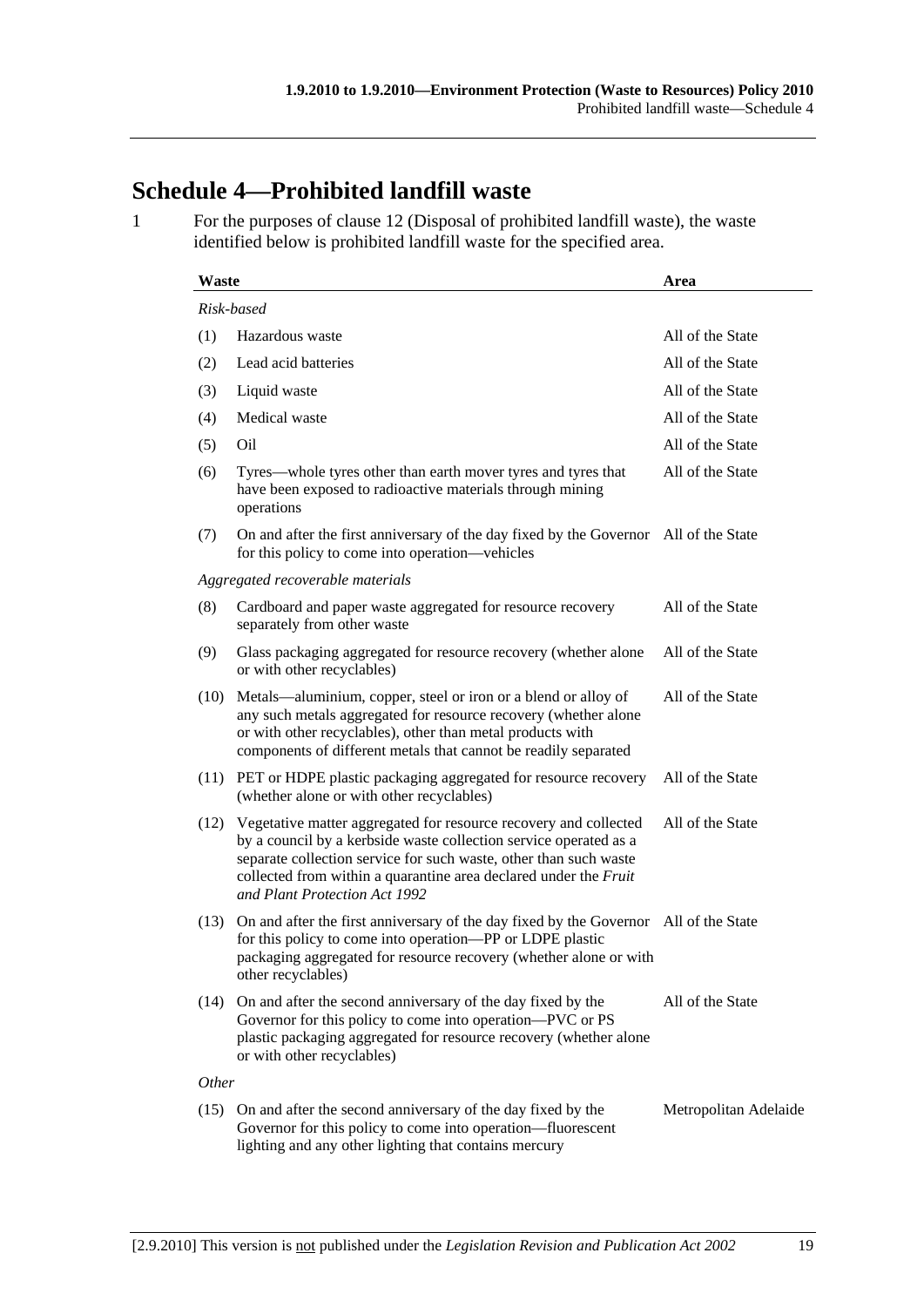| On and after the third anniversary of the day fixed by the Governor All of the State, other<br>for this policy to come into operation—fluorescent lighting and<br>any other lighting that contains mercury                                                                       | than Metropolitan<br>Adelaide                            |
|----------------------------------------------------------------------------------------------------------------------------------------------------------------------------------------------------------------------------------------------------------------------------------|----------------------------------------------------------|
| (17) On and after the second anniversary of the day fixed by the<br>Governor for this policy to come into operation—computer<br>monitors and televisions, including components, subassemblies<br>and consumables that are part of the equipment when discarded                   | Metropolitan Adelaide                                    |
| On and after the third anniversary of the day fixed by the Governor All of the State, other<br>for this policy to come into operation—computer monitors and<br>televisions, including components, subassemblies and<br>consumables that are part of the equipment when discarded | than Metropolitan<br>Adelaide                            |
| (19) On and after the first anniversary of the day fixed by the Governor<br>for this policy to come into operation—white goods                                                                                                                                                   | Metropolitan Adelaide                                    |
| (20) On and after the first anniversary of the day fixed by the Governor<br>for this policy to come into operation—white goods                                                                                                                                                   | All of the State, other<br>than Metropolitan<br>Adelaide |
| On and after the third anniversary of the day fixed by the Governor Metropolitan Adelaide<br>for this policy to come into operation—electrical or electronic<br>equipment not referred to above                                                                                  |                                                          |
| On and after the third anniversary of the day fixed by the Governor All of the State, other<br>for this policy to come into operation—electrical or electronic<br>equipment not referred to above                                                                                | than Metropolitan<br>Adelaide                            |
| (23) On and after the second anniversary of the day fixed by the<br>Governor for this policy to come into operation—whole earth<br>mover tyres                                                                                                                                   | Metropolitan Adelaide                                    |
| On and after the second anniversary of the day fixed by the<br>(24)<br>Governor for this policy to come into operation—whole earth<br>mover tyres                                                                                                                                | All of the State, other<br>than Metropolitan<br>Adelaide |
|                                                                                                                                                                                                                                                                                  |                                                          |

- aggregated is a reference to such waste that has been aggregated at any time or at any stage in any process associated with dealing with the waste.
- 3 (1) The Authority may—
	- (a) by notice in the Gazette, suspend the operation of an item under clause 1 of this Schedule (including an item that is expressed to come into operation on a particular anniversary of the commencement of this policy) until a day to be fixed by further notice in the Gazette (being a day, if the Authority so declares, that is not before the expiration of a period specified by the Authority in relation to the particular item);
	- (b) in relation to any item the operation of which is suspended under paragraph (a), by notice in the Gazette (after taking into account any declaration under that paragraph), fix a day on which the item will come into operation (and thus have effect for the purposes of this policy).
	- (2) Subclause (1) does not limit the operation of clause 5 of Part 1 of the policy.
- 4 In this Schedule—

*HDPE* means High Density Polyethylene (No. 2 Plastics Identification Code marking);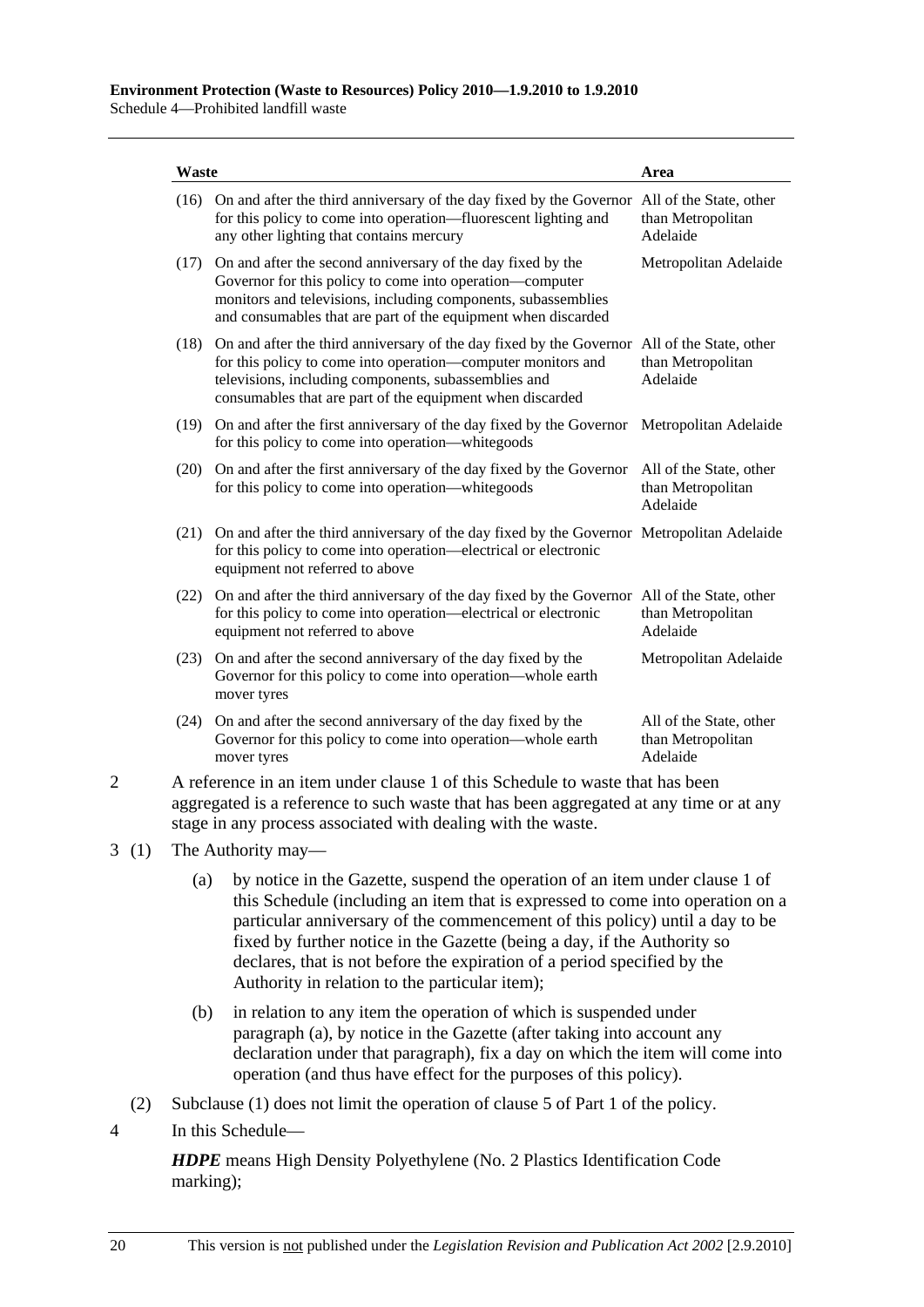*LDPE* means Low Density Polyethylene (No. 4 Plastics Identification Code marking);

*PET* means Polyethylene Terephthalate (No. 1 Plastics Identification Code marking);

*PP* means Polypropylene (No. 5 Plastics Identification Code marking);

*PS* means Polystyrene (No. 4 Plastics Identification Code marking);

*PVC* means Polyvinyl Chloride (No. 3 Plastics Identification Code marking).

## **Schedule 5—Waste management codes of practice and general environmental duty**

For the purposes of clause 20, the following are prescribed codes of practice:

 (a) the *Industry Code of Practice for the Management of Clinical and Related Wastes, 5th edition, 2007* prepared by the Australian and New Zealand Clinical Waste Management Industry Group, as amended from time to time.

## **Schedule 6—Revocation of** *Environment Protection (Waste Management) Policy 1994*

The *Environment Protection (Waste Management) Policy 1994* is revoked.